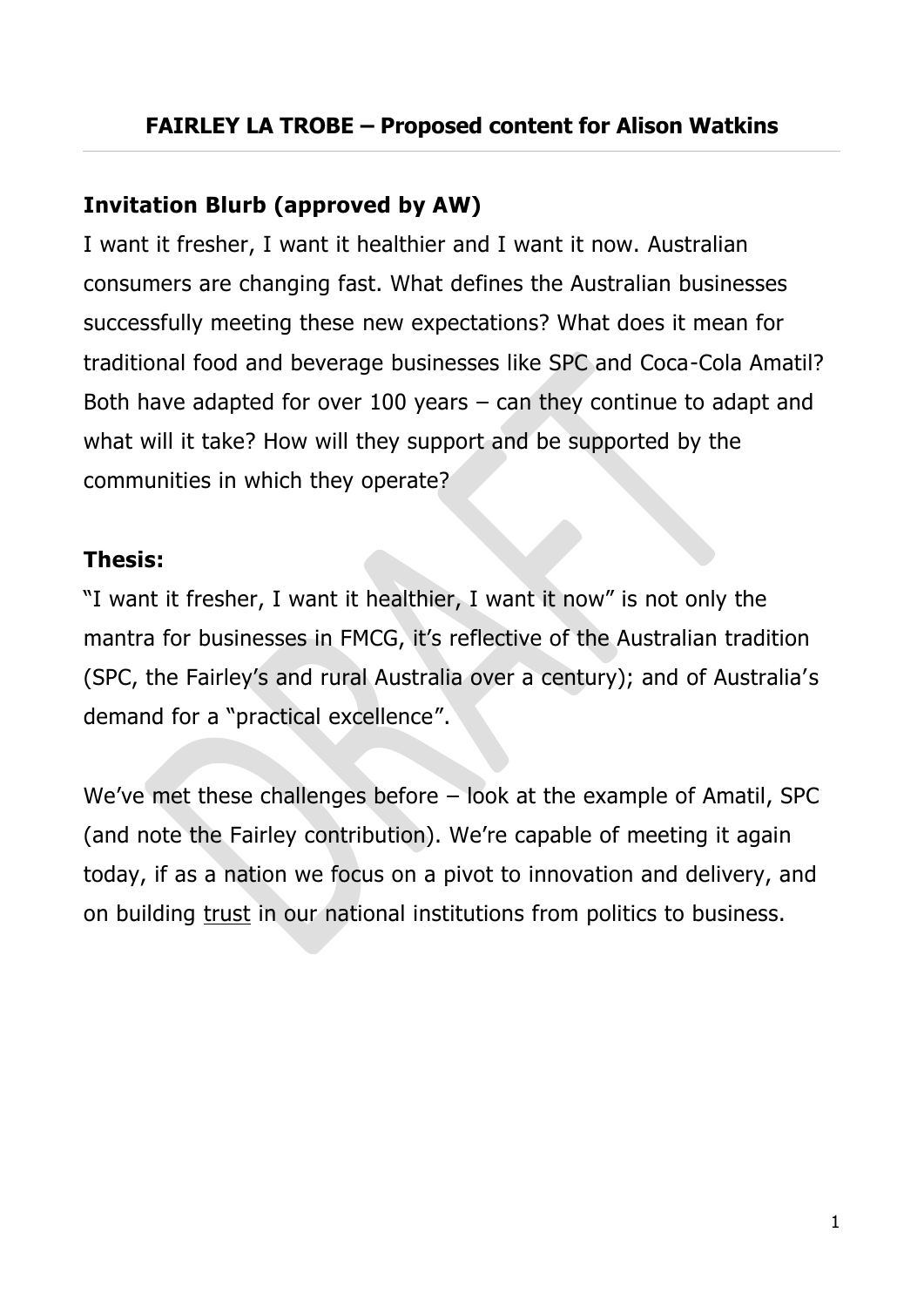#### **Structure:**

Thank you for your introduction.

I acknowledge the traditional custodians of the land and pay my respects to their elders past and present.

I would also like to thank Andrew Fairley, the Fairley Foundation and La Trobe University for the invitation to be a part of this year's Sir Andrew & Lady Fairley Foundation Lecture. And a special thanks to all those here tonight from SPC – 100 years in the Goulburn Valley and still going strong.

We're gathered here for three reasons. First, to celebrate the achievements of Sir Andrew Fairley, and the Fairley Foundation in rural Australia.

Second, to celebrate rural Australia itself, and its continued vibrancy and contribution to local and global markets.

And third, for me to offer what I hope are some interesting views on the nature of Australian consumers, how business is responding to their desires, and where we're being tested to meet future demand. I'd like to advance the theme that consumers have entirely abandoned our traditional "she'll be right" culture in favour of an insistence on excellence and immediacy – and that this has significantly changed the way we do business, interact with each other and even practice politics.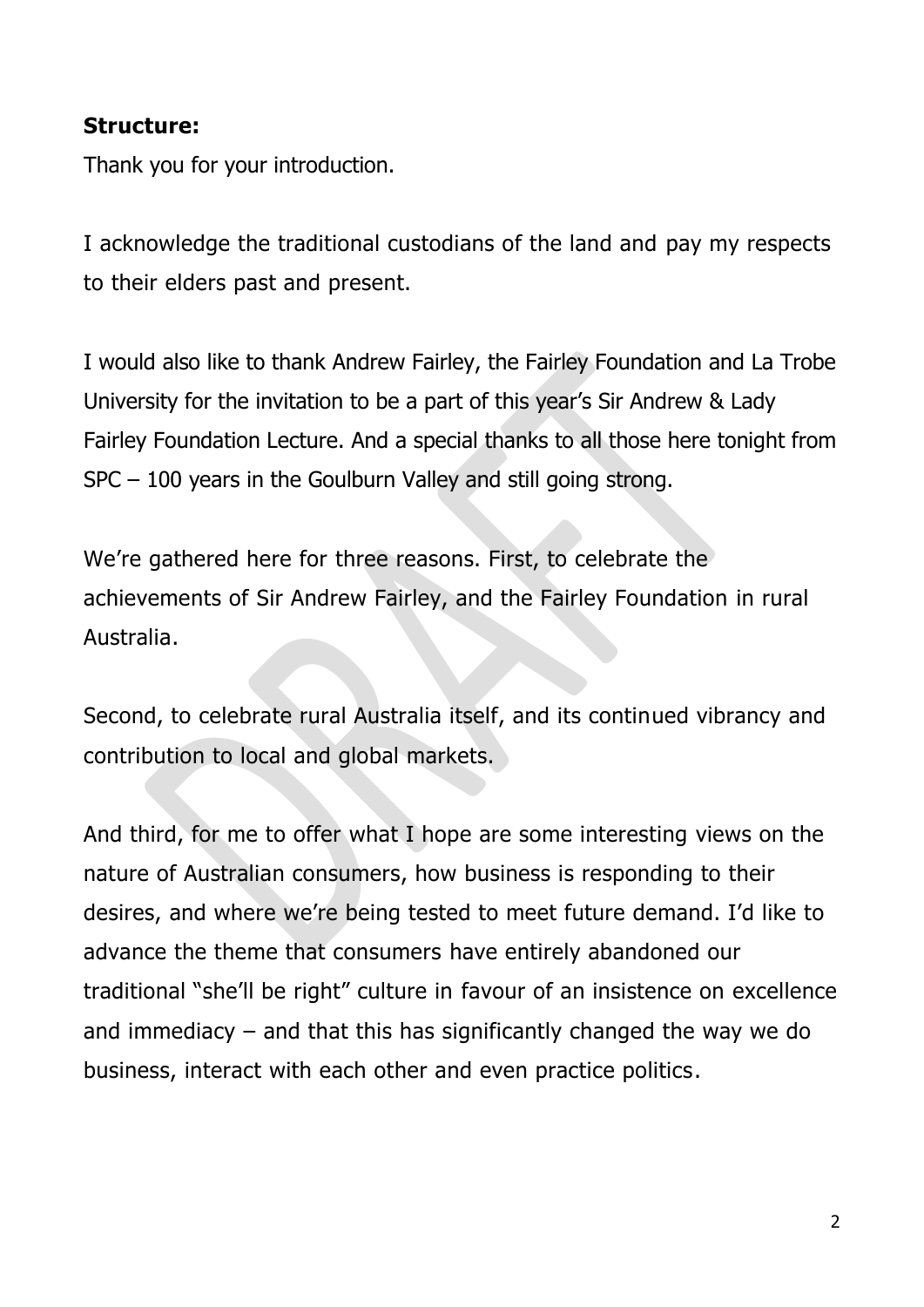In relation to food and beverages, we see this change in the mantra that headlined this speech – "I want it fresher, I want it healthier and I want it now." There is declining trust in institutions and brands, and a healthy desire to be re-convinced in every transaction that what they're buying is the best. How to do that  $-$  or even if we can do that  $-$  are topics I will come to later.

But I'd like to start by recognising the Fairley Foundation, La Trobe University and saying a little about country Australia, country businesses and about the Fairley family who are a driving force behind this event who have done so much to even-handedly promote rural interests nationwide.

Country Australia is a topic close to my heart. I grew up on a farm in Tasmania, helping dad in the shearing shed, and occasionally even using the shears. It was, what people have described, the quintessential rural experience – I learnt a wealth of information about the practicalities of farming – and I learnt the importance of economics, profit and loss. As with many farmers, Dad kept an eye on markets and national financial issues and tried to instil that interest in us kids as well. One year his birthday gift to me was a shotgun. Another year it was a parcel of shares. I'll leave you to work out which was most useful in preparing for my current career.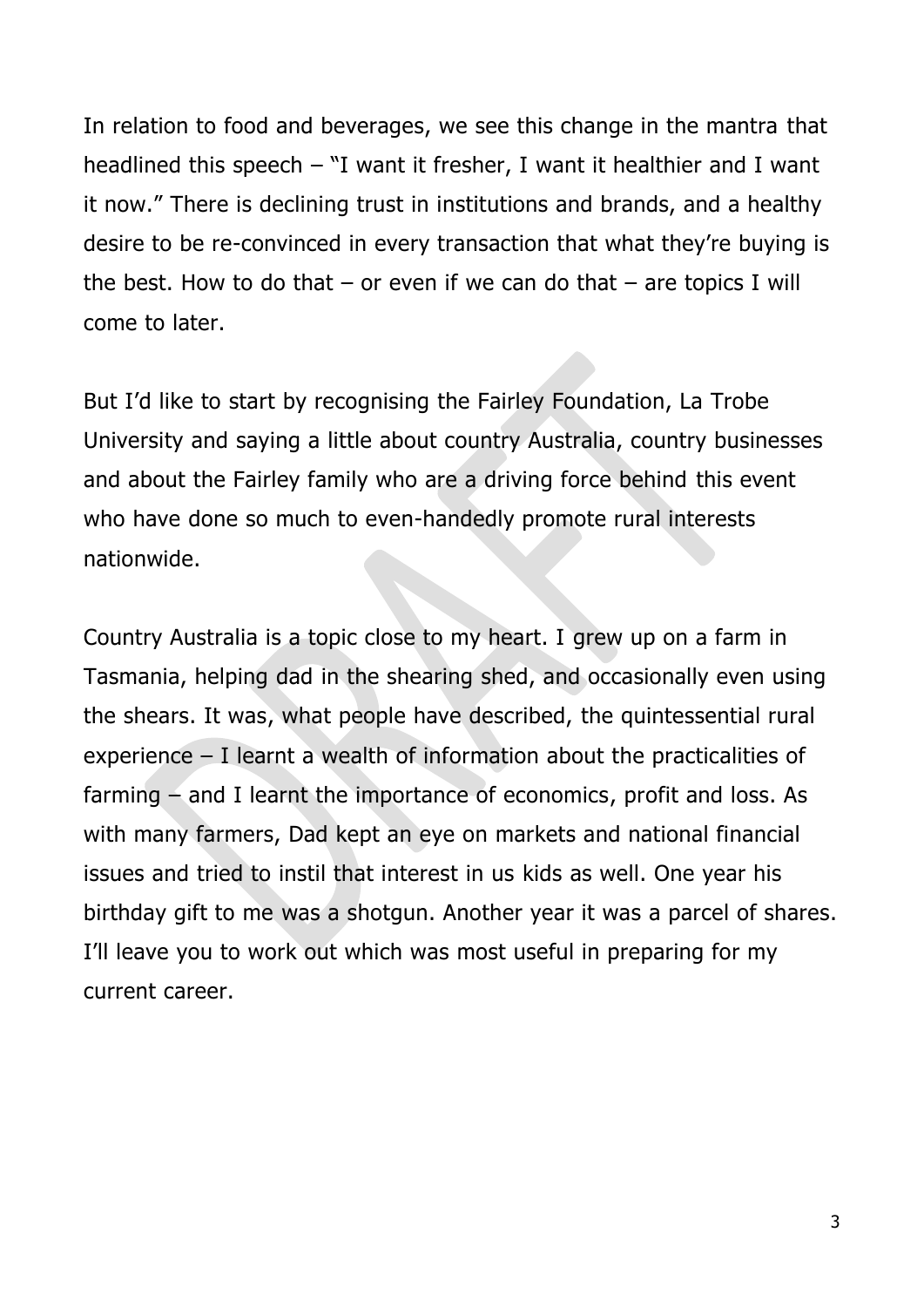After school I studied accounting, and moved to 'the mainland' with Rod, my husband leaving farm life behind and started a new chapter. My life since then has been a series of new experiences with some great organisations including McKinsey, ANZ, Berri, Graincorp and now Coca-Cola Amatil.

And I know at the time it felt like I was heading for a big-city life and leaving behind the life I had known growing up. But perhaps because of my background, there's been a consistent intertwining of rural interests in my own story, be that as head of regional banking with ANZ, as CEO of Berri with its country production facilities, or as CEO of Graincorp.

That mix of city and country is a lot more common than it might appear. Most Australians live and work in the cities, and because we're a coastal nation we tend to look outward and overseas for innovation and opportunity. The inward gaze to country Australia seems like a glance into history. But ask about the personal background and experiences of many Australians and you find strong rural roots and ways of thinking. That's as true of those who migrated to Australia more recently, as it is of those who've been here for many generations. We're a more countryoriented nation than we recognise, or like to believe.

So I am sure that rural background has definitely helped me steer my way on the mainland and has helped me in my career. Hopefully I've been able to give something back.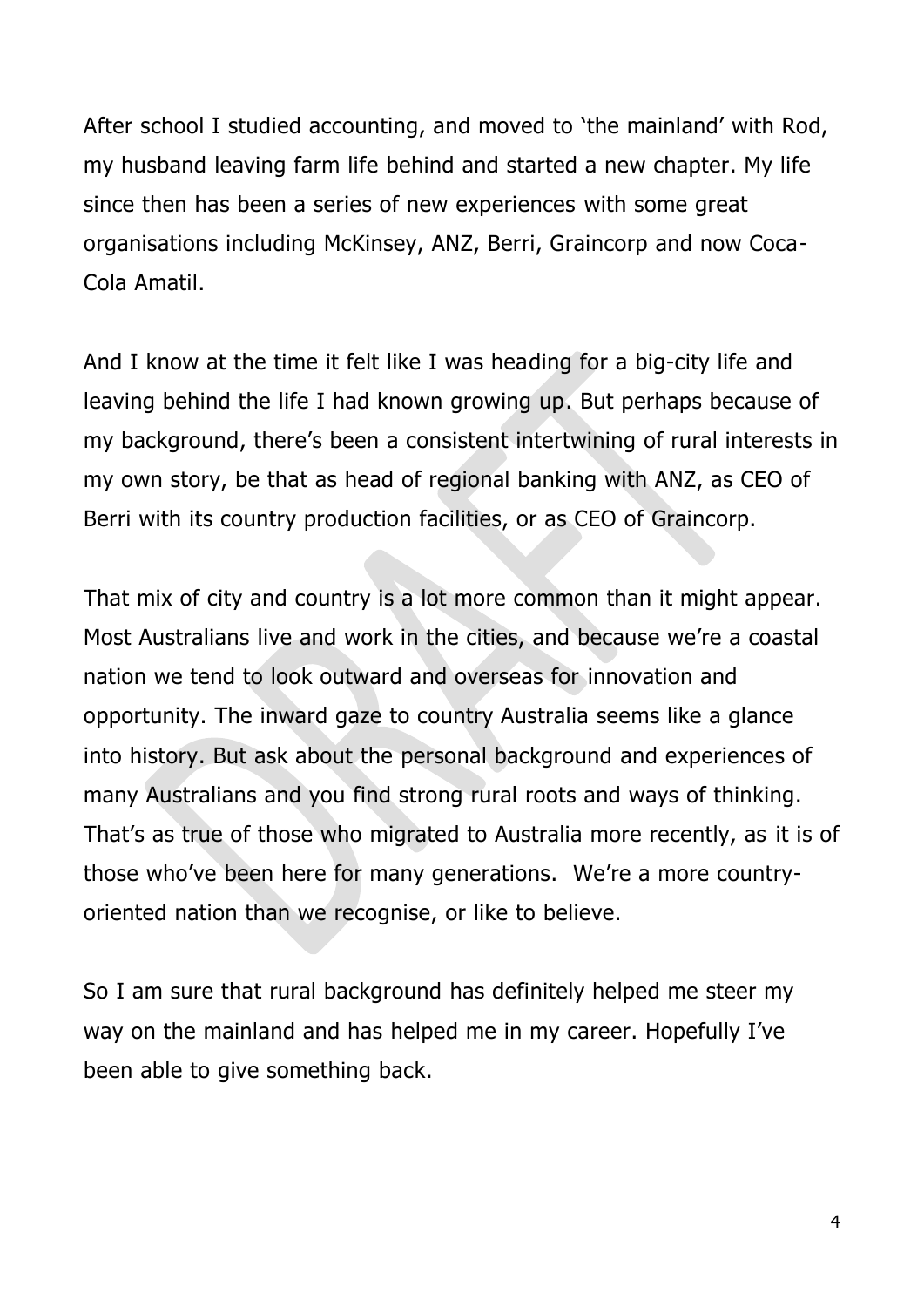But whatever the contribution of ordinary Australians such as myself, it pales against the laser like focus on country advancement that we've seen from the Fairley Foundation, and from the Fairley family stretching back to Sir Andrew Fairley, whose family owned what's been described as a "large emporium" here in Shepparton a hundred years ago, and who would be instrumental in the early days of the Shepparton Preserving Company.

I think most people here would be aware of the role SPC has played in Shepparton's history. It's worth noting that the founding of SPC was hailed across the nation as a sign of rural vitality and optimism. The Age newspaper described the new SPC cannery as a triumph of decentralisation – the first of its kind to be located near the growers and not in a major urban centre. It featured American-built can-making equipment – another Australian first.

The concept itself was a major innovation in a time when the world's first commercial cannery was only a hundred years old, and the first household can-opener had only been launched forty years earlier.<sup>1</sup>

And even in those first formative years it adopted a relentless focus on quality – a hallmark of SPC production for the next century.

**.** 

<sup>&</sup>lt;sup>1</sup> The first household can-opener was patented by William Lyman (USA) in 1870, featuring a wheel that rolled around the can edge and removed the entire upper surface. Source: Weaver et al., "Processed Foods: Contribution to Nutrition." *American Society for Nutrition*  2014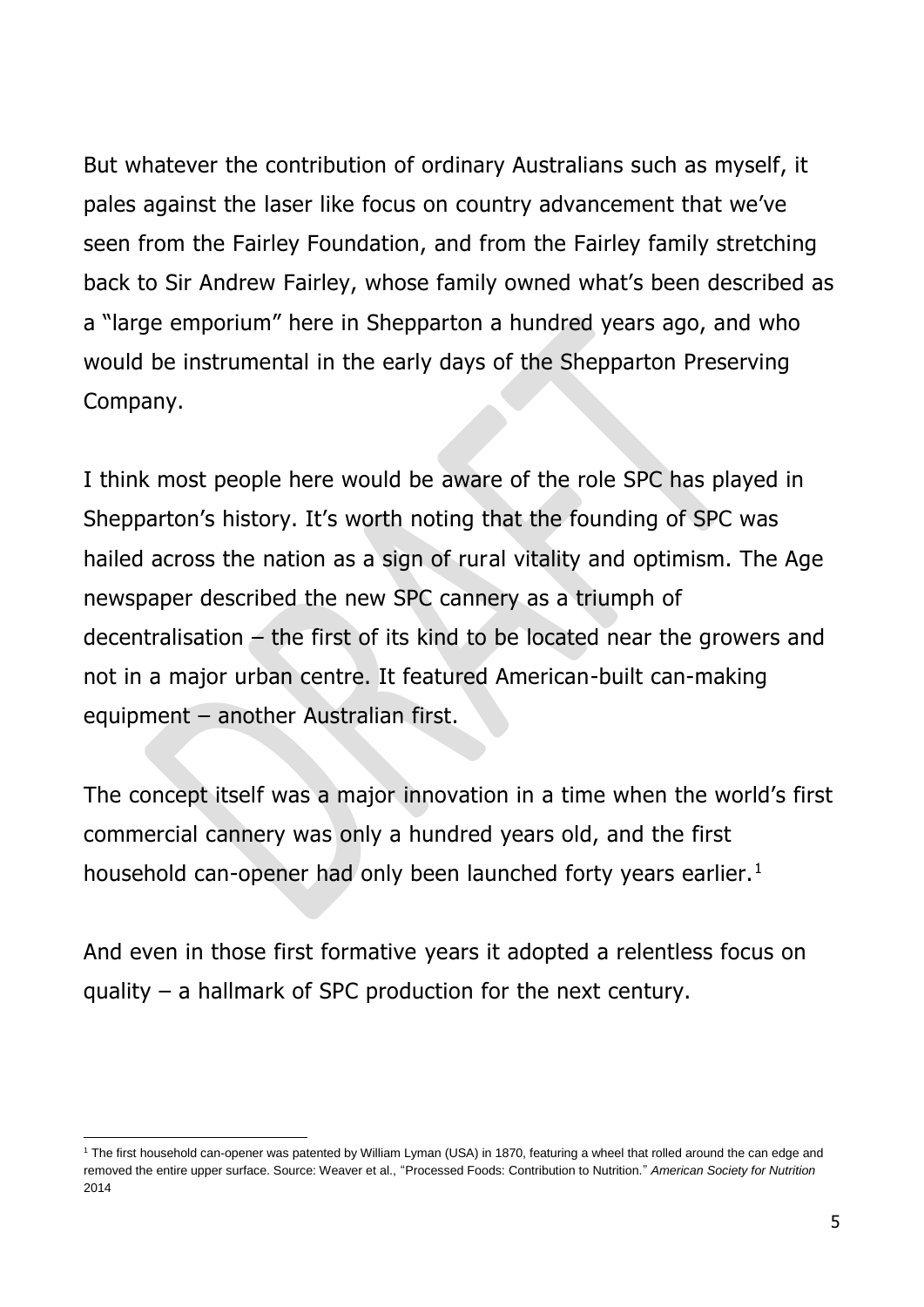A good-natured poem was penned to that effect and published in The Age – possibly the only poem ever written about tinned fruit sorting  $$ from the perspective of an anxious grower delivering supplies to the SPC cannery:

As he sits upon his lorry Waiting to approach the door Where his fruit has been rejected, He is trembling to the core.

And his nervous strain is painful As he prays to the Unseen Lord in mercy I beseech thee Be it neither marked nor green.

"take that load home to your orchard For it cannot enter here!" So he drives away in silence Shedding one salt bitter tear.

I think you can see in these early days the principles of freshness, wellbeing and immediacy that would be the hallmarks of SPC, and are the reason its survived. Those very early years generated fair profits, and The Age's view of optimism and innovation seemed borne out.

This changed in the 1920s with the advent of another hallmark of SPC – the battle against cheap imports. It was not Italian tomatoes back then –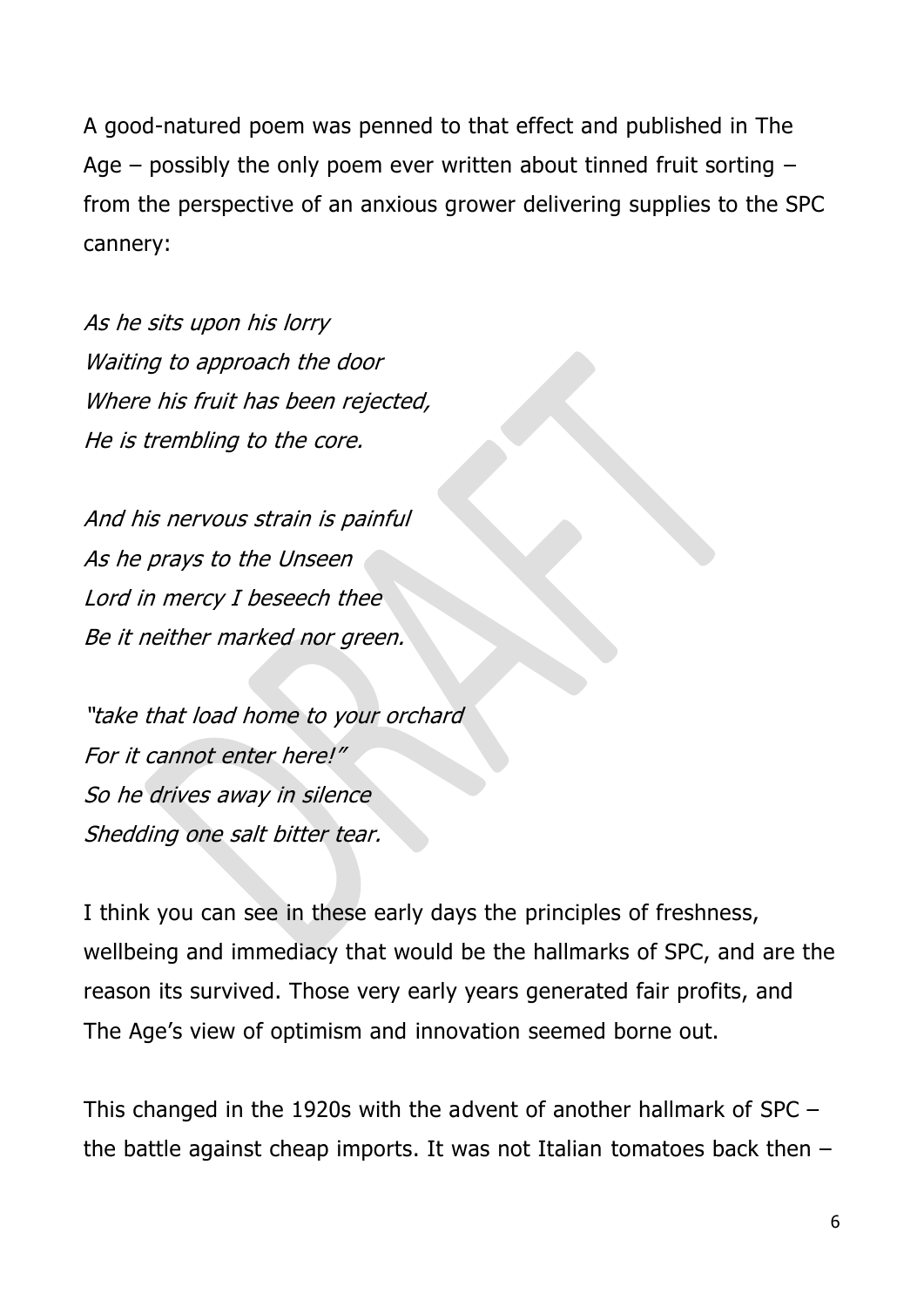instead a flood of cheap, badly-preserved American produce that undercut SPC's sales and damaged the reputation of tinned fruit as a reliable household staple.

After extended losses, the company sought a business manager, and attracted Mr Andrew Fairley, a shareholder and part owner of a local department store. After much persuasion, the board convinced Andrew Fairley to advise on finances at SPC; Mr Fairley stipulating that he would do so one the condition - that he not be paid for his advice. By 1923 he was chairman and managing director and refocused the business so that it returned to profitability within two years.

A contemporary, describing Andrew Fairley, said anyone not satisfied with his efforts at SPC "must be of that breed of Scotsman who died and found himself in paradise, where he straight away began to find fault with his halo."

I wonder if, at the time, Andrew Fairley knew how important he would be to SPC, and how important SPC would become to him. Despite taking important roles including Commissioner of the State Electricity Commission for twenty years, the cannery and the people became a constant and a deep expertise in fruit canning and Australian primary industry ensued.

In 1951, Andrew Fairley was knighted in recognition of this expertise and dedication.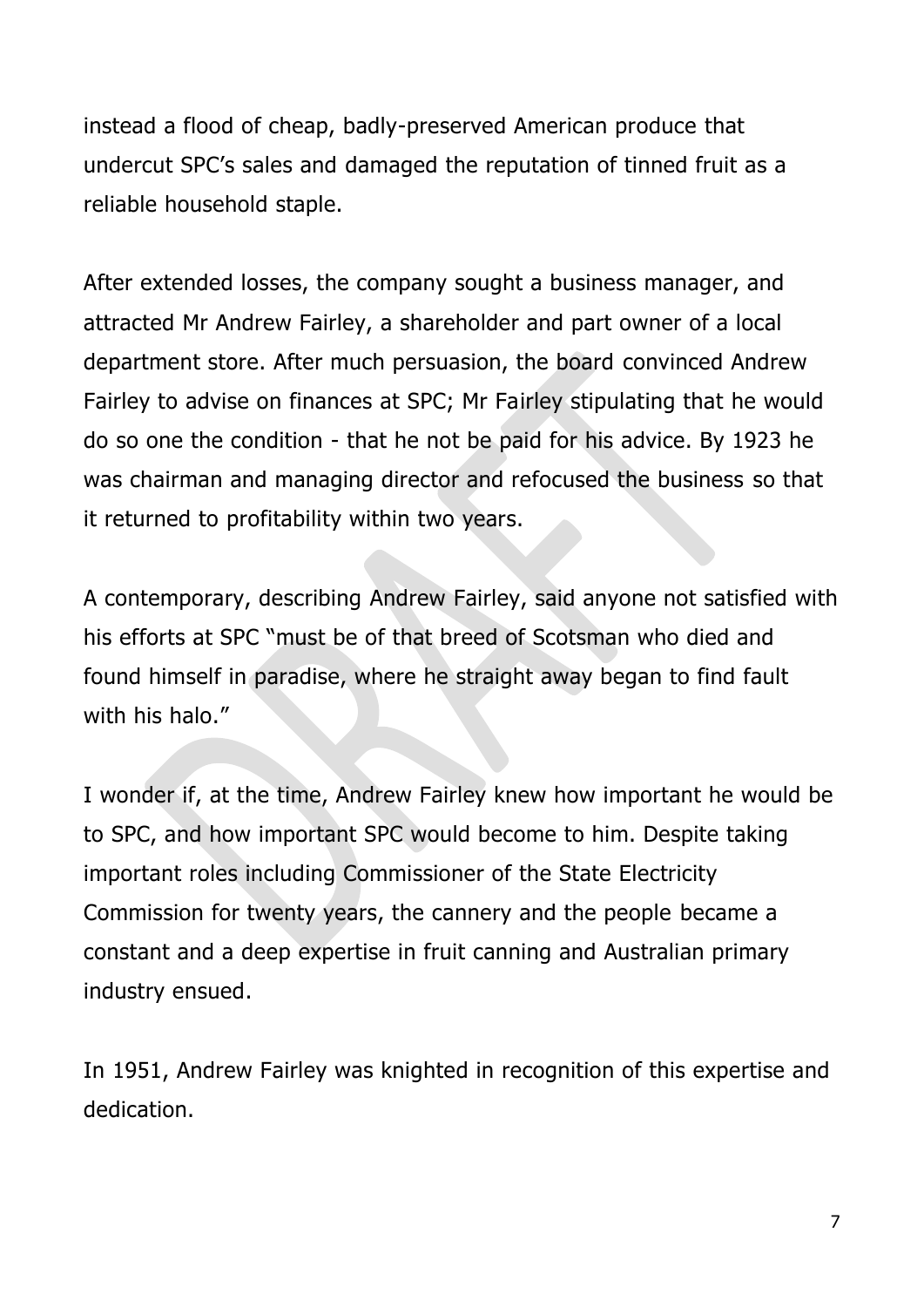By the time he died at the age of  $81 -$  and still serving as the company's leader – Sir Fairley had turned a modest factory in a weatherboard shed into a cannery with an international reputation.

This year, SPC celebrates 100 years  $-$  or as I would like to think  $-$ Australia celebrates SPC achieving 100 years of business.

Now, the business wasn't always peachy… aside from the 1960's when peaches and ice cream were at the peak of their popularity. From a profitability and growth perspective the iconic and popular brand wasn't immune from political, environment and social challenges, and definitely was immune from the changing behaviours of consumers.

And definitely some of the toughest times the organisation has faced have been over the last eight years as we have felt the full impact of the changes in consumer preferences and a market flooded by cheaper imports.

In 2014 it was clear that in order to ensure SPC was going to be a part of Australian culture for another 100 years the business had to transform. And with this realisation both Coca-Cola Amatil and the Victorian Government, embraced the spirit of Sir Fairley and committed to an investment of \$100 million in the facilities here at Shepparton. With this investment the last remaining major fruit and vegetable processor in Australia was protected along with 2,500 jobs in the Goulburn Valley region.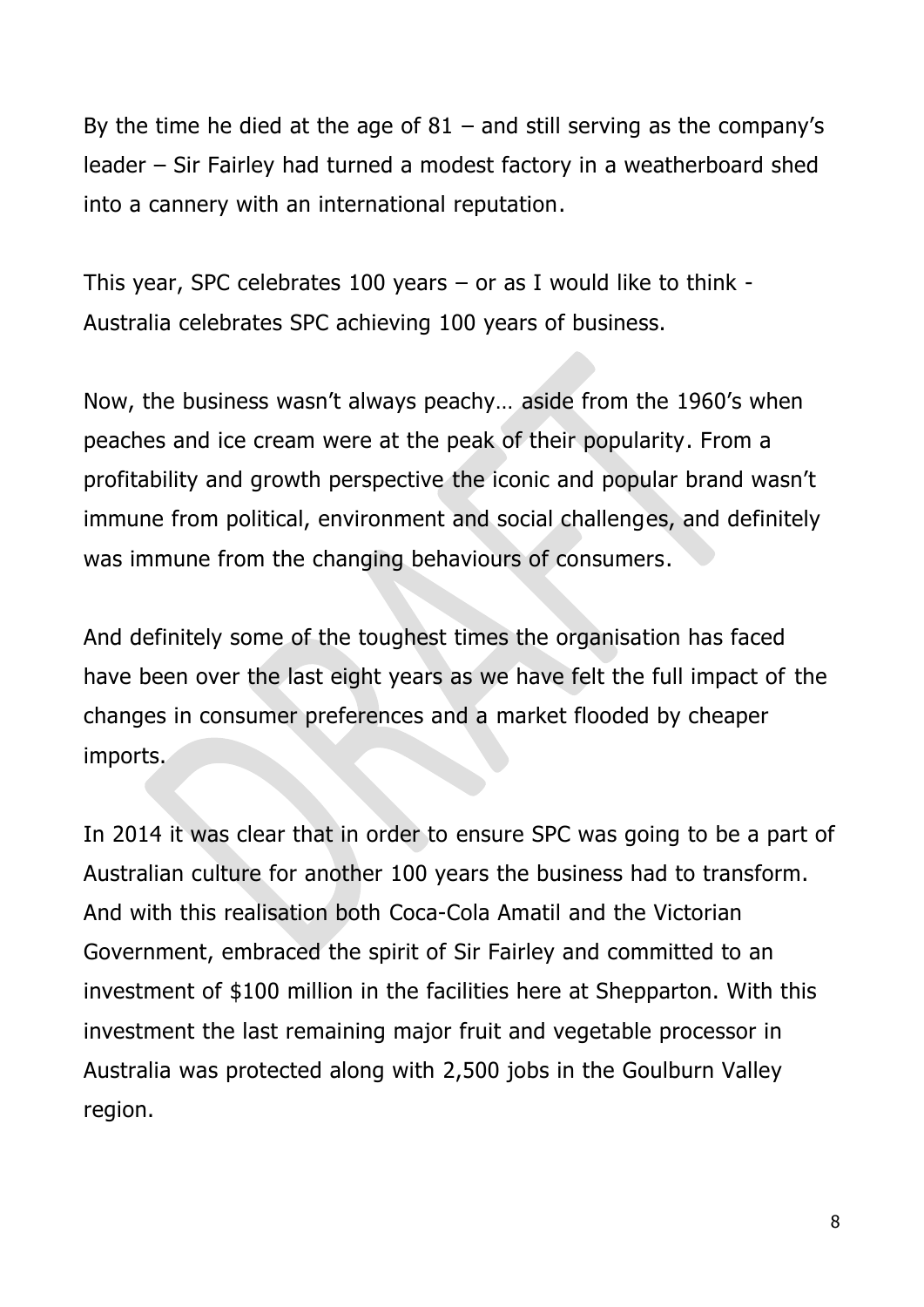I commend the Victorian Government for understanding the value of investing in food processing for the State and especially the rural communities that benefit from having a local manufacturer sourcing from local quality producers.

And today, Business Victoria's Regional Manufacturing Clusters initiative is an inventive approach to supporting manufacturers of any size to innovate, develop capability and grow – which will grow jobs and boost investment in the State. Together with new government funding for developing regional Victoria, including \$174 million for the La Trobe Valley, regional centres in Victoria can be optimistic about delivering on the changing needs of consumers.

Since 2014, SPC has embraced the opportunity to transform into the business that it needs to be for the future. While our much loved Goulburn Valley peaches and pears, and our tasty tomatoes, baked beans and spaghetti are still core to who we are, there are new products, innovative products like ProVital and some of these old favourites have received a 'make-over'.

SPC's 100-year milestone is a massive achievement in the face of many battles over the years. SPC is the Aussie battler that digs deep and keeps reinventing itself for the future.

We have heard the 'Fresher, Healthier, Now' mantra of consumers and we are responding, both at SPC and across all of Amatil's portfolio.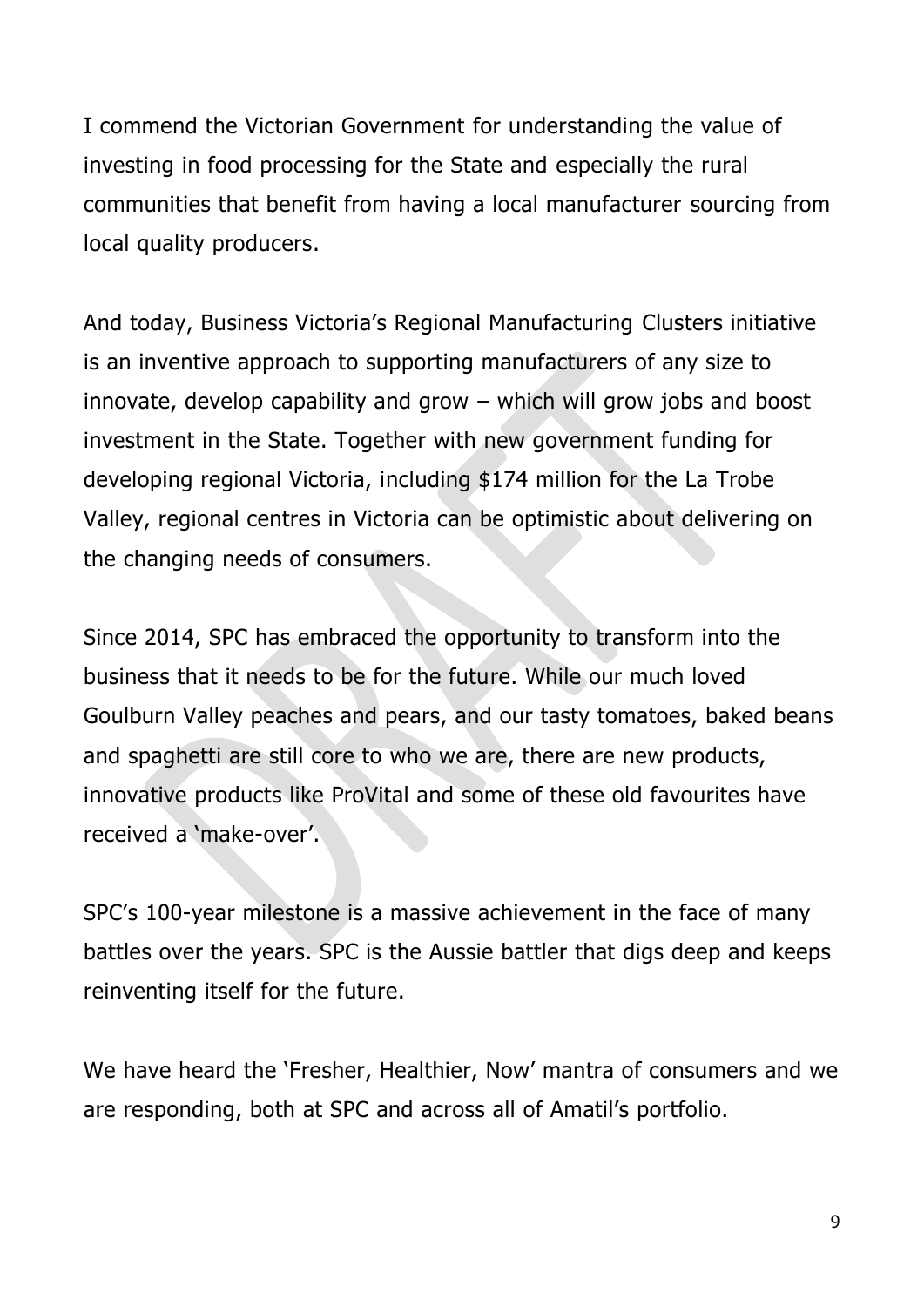## **Delivering what Aussies demand – Fresher, Healthier, Now**

So what does this demand from consumers mean for businesses like Amatil and SPC.

## **'I want it fresher'…**

Our expectations of how we shop and what is available when we shop has changed. Increasingly the long weekly or fortnightly shop for most households has gone and has been replaced by the nightly, just-in-time purchase of that evenings ingredients for dinner.

And what we expect to find there, night after night, is the same - high quality, fresh food. How many people here tonight have arrived at the store after work, ahead of dinner, disappointed not to find a perfectly ripe avocado?

And even with the increasing demand for convenience and pre-packaged meal options, we are looking also for assurance that the food is fresh and of a high quality. And even with processed foods, consumers want a more 'natural' processed option such as fermented products and cold brew tea and coffee.

What we're seeing here is the antithesis of the "she'll be right" stereotype that perhaps prevailed in previous decades.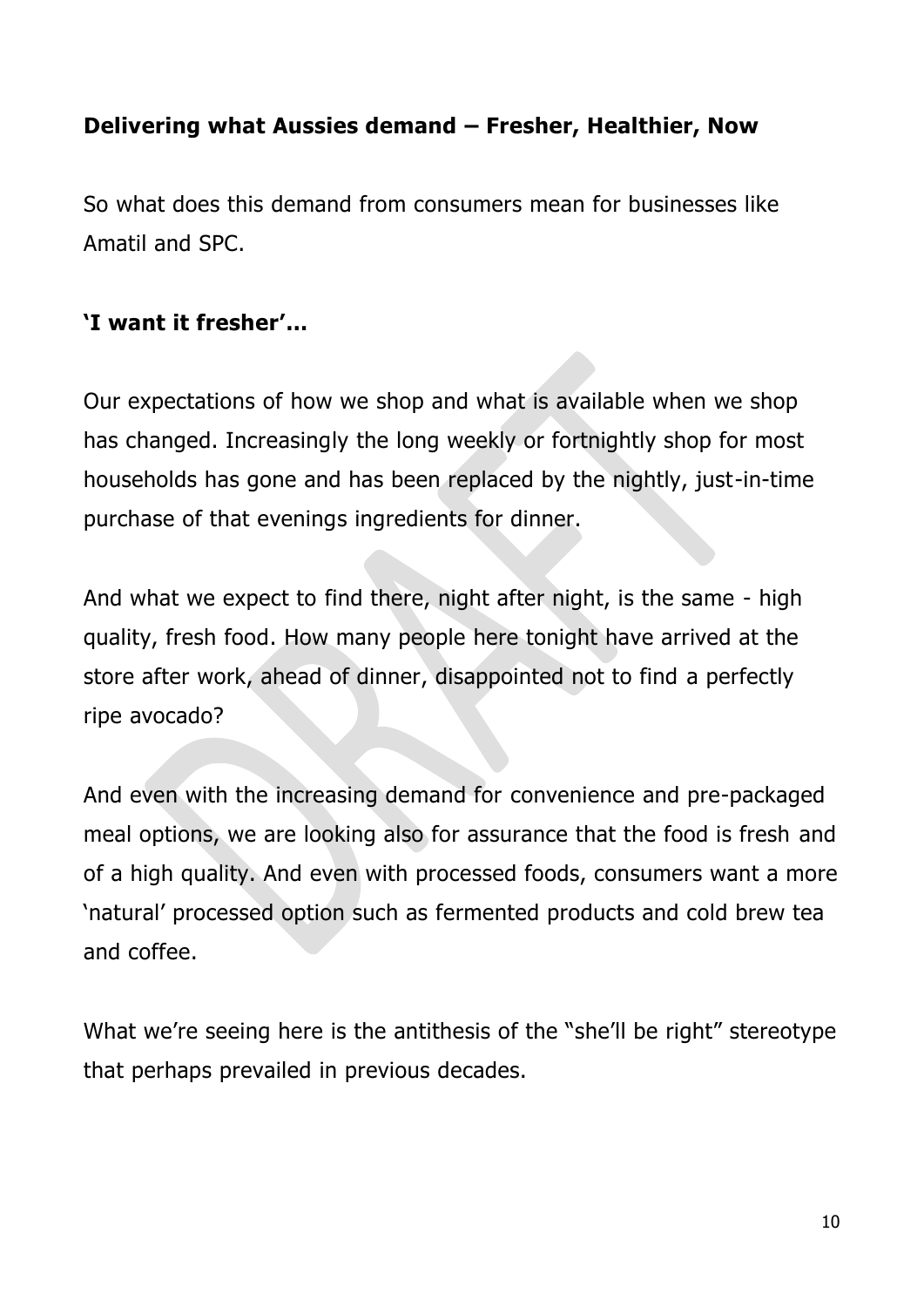Notwithstanding some recent issues with berries and rockmelon, Australia has never had the food scares of other countries – such as mad cow disease, or widespread outbreaks of salmonella or bird flu. We grew up with processed foods – geography and demographics prevented us from being a nation of market gardeners, and so we relied on manufacturing and packaging to supply reliable, safe food and beverages. At least until the 1950s a majority of consumers associated "fresh" with "perishable" and having variable quality.<sup>2</sup> Manufacturers like SPC and Amatil benefited from the sense of reliability and security that processing delivered.

But the paradigm has changed. "Fresh enough" has become "fresher than ever before" and "preserved" and "processed" have lost their appeal. The Nielsen Global Health and Wellness Survey in 2015, conducted in 60 countries and involving 30,000 participants, found the most desirable modern food attributes were freshness, naturalness and minimal processing.<sup>3</sup> Interestingly, consumers were not associating "freshness" or "naturalness" with characteristics like "less risky, healthier or tastier." Freshness and naturalness were perceived as positive attributes in themselves.

Food safety remained an issue but is no longer beneficially associated with preserving and processing – indeed the public now sometimes associate processing with *lower* food safety compared with "fresh" alternatives.

**.** 

<sup>2</sup> Roman, Sanchez-Siles, Siegrist, "The importance of food naturalness for consumers: Results of a systemic review." *Trends in Food Science and Technology.* 67:44-57, 2017

<sup>&</sup>lt;sup>3</sup> Roman et al., "The importance of food naturalness."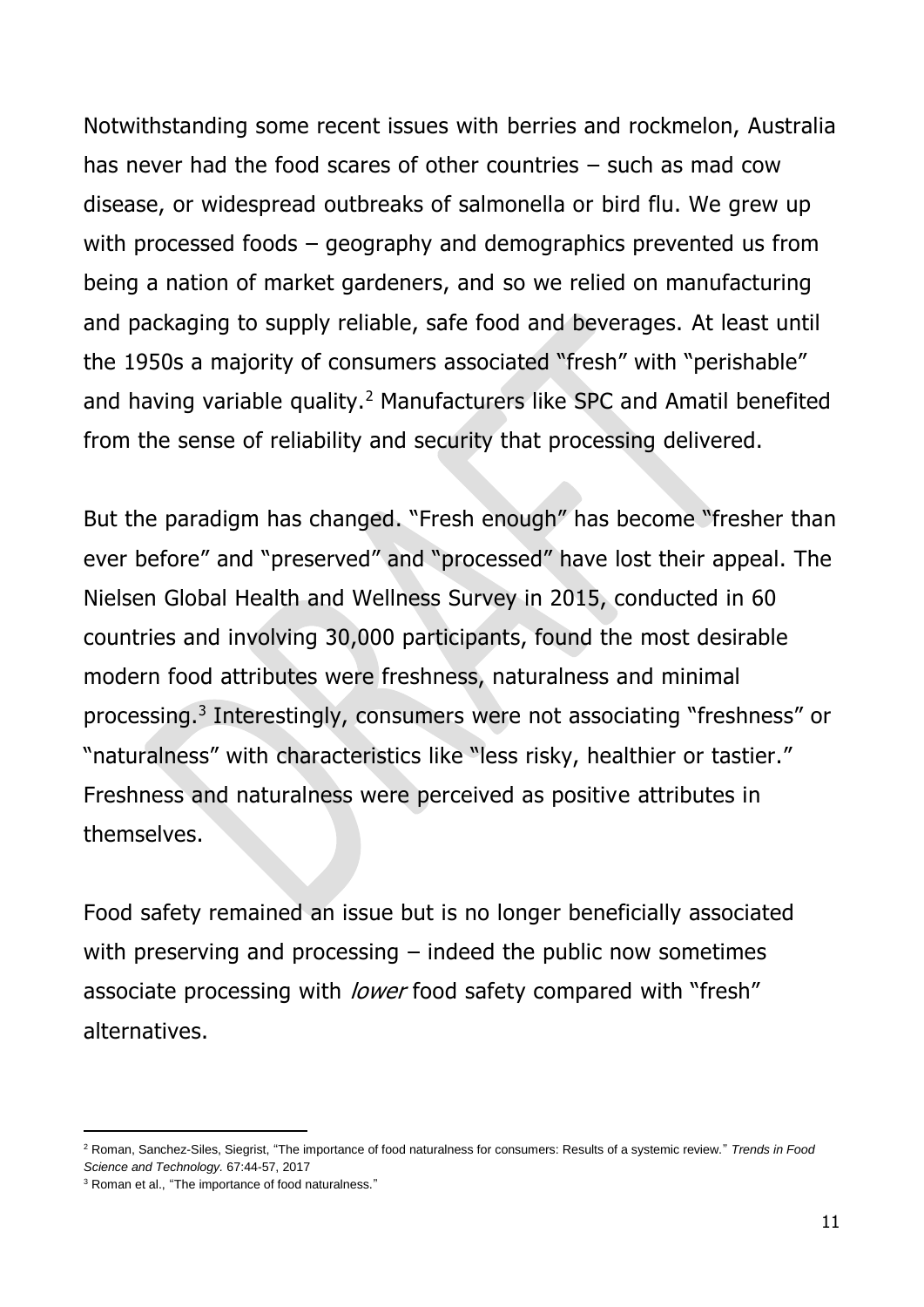That's a challenge for everyone in food and beverage processing, and particularly for rural businesses like SPC which are a long distance from their markets and reliant on third-party supply chains and resellers.

Now I've seen first-hand the incredible, immediate freshness of SPC fruit and vegetables as they enter the Shepparton plant and are lovingly prepared and packed for distribution. In its first century, SPC emphasised quality, reliability, consistency, and built one of Australia's longest-lasting manufacturing operations on fulfilment of those claims. The challenge for the next hundred years – in SPC and in food and beverage manufacture in general - is how to convey an "orchard-to-table" naturalness for our comparatively long-life products, shipped around the country on thousand-kilometre supply chains.

It's a tough new standard. We might wish for the magic touch of the late Sir Andrew Fairley in attaining it. But I'm an optimist that it can be done. And at the risk of appearing self-interested, I'd support that assertion by pointing to the way SPC is reshaping itself through Perfect Fruit, ProVital and the introduction of premium fresh fruit products in China. In an entirely unsentimental way, SPC is reshaping itself to be where consumers want it – as the manufacturer of fresh, natural products which fit the profile of the most discerning purchasers both here and overseas.

Within the core cannery market, with its emphasis on processing and supply chains, there's a renewed focus on highlighting the inputs. Consumers want to know how and where their food and beverages are produced -and SPC is delivering with country-of-origin campaigns and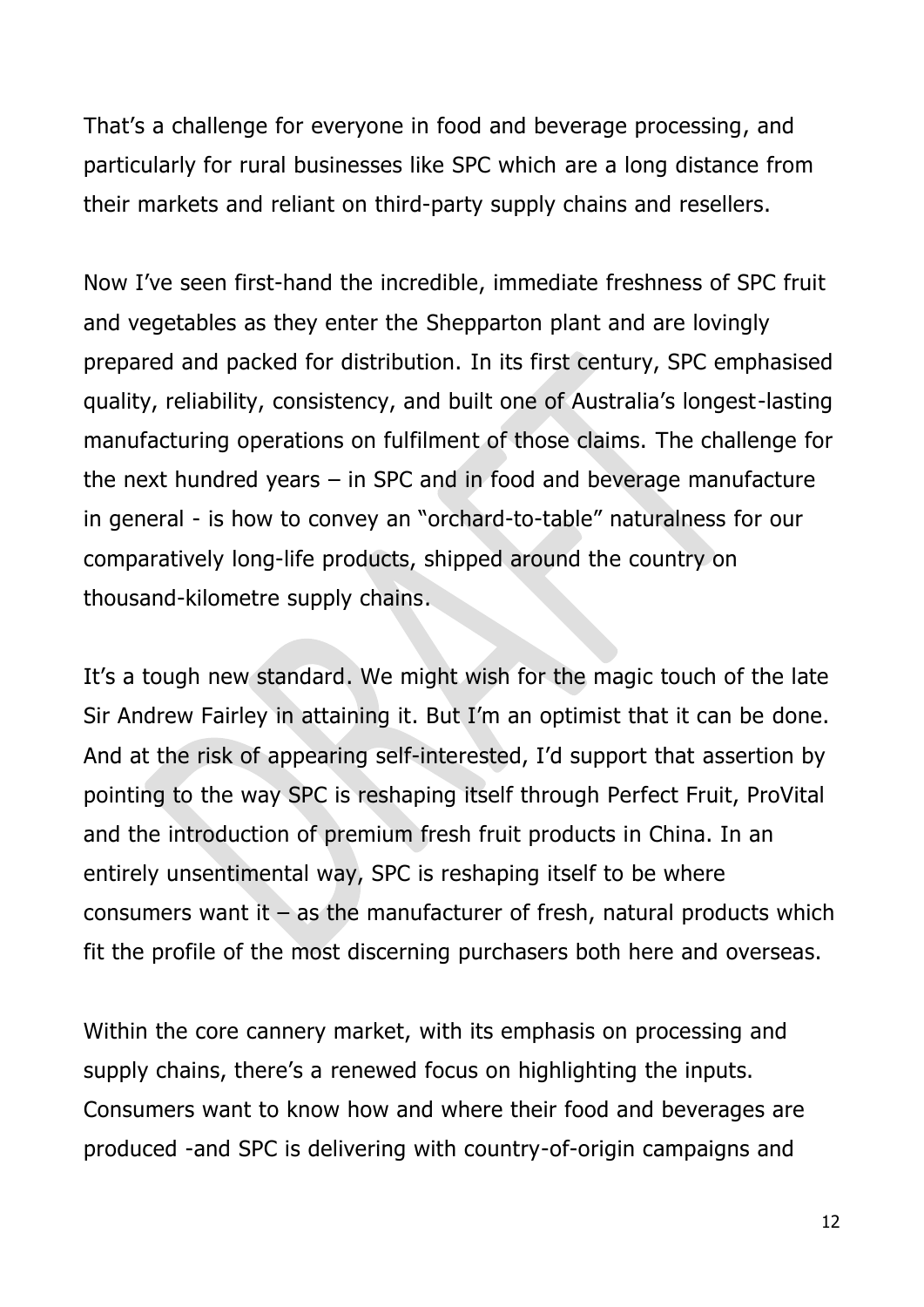GPS markers on packaging that pinpoint the field where their fruit was grown.

Consumers want to know how it was produced, what additives are included and whether processing used "natural" methods -and SPC is delivering with a tireless focus on product labelling and the "family" nature of the relationship between the cannery and growers.

Lastly, consumers want to know that their fresh food is ecologically sound – naturalness extending from the produce to the process. SPC is again at the fore – witness the recent improvements in water efficiency at the Shepparton plant with a reduction equivalent to 135 Olympic swimming pools of water a year.

These things don't happen by accident. They're part of that unsentimental reshaping of the business that says "consumers want "fresh" and "natural," and we're going to deliver."

These are just some examples. But overall, SPC is well placed to meet the focus on "fresh." That's a great credit to the SPC management. I think it's an approach that can replicated across country Australia, and across all of our manufacturing sectors. For example, we've seen that same enthusiasm for renewal in projects like the revitalisation of Newcastle and the Hunter after the BHP closure in the early 2000s; and in the sustainability focus of industries such as sugar. We have a way to go as a nation in identifying and adapting to this consumer demand. But I think there's reason to be optimistic that Australia, by virtue of our "clean,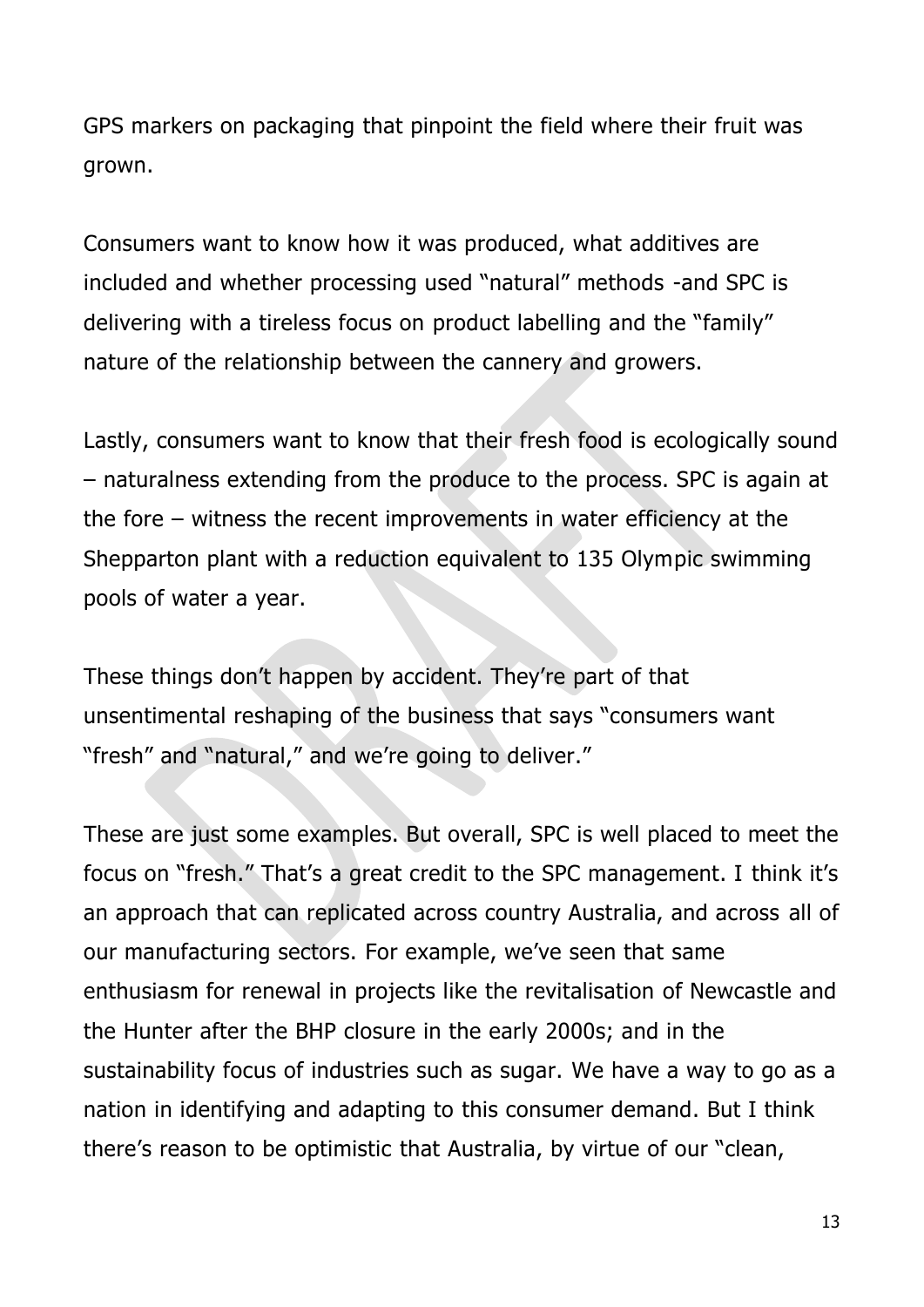green" image and willingness to reshape the way we work, can build another century of success in manufacturing with a focus on new consumer trends.

## **'I want it healthier'…**

Of course freshness isn't everything. Insights from market research also finds that good health is a consideration for 62 per cent of people when they are grocery shopping

The abundance of personal wellbeing technology, apps and other 'solutions' allows today's consumer to measure each decision they make against their desired health objective. We live in the age of the "quantified self" where our every thought and movement is measured and becomes how we define our identity. As the population ages and grows in their health awareness, this demand for healthier options will increase.

As a consumer-led business, we have been moving over a number of years to match this trend to offer choices in both portion sizes and variety of beverages, through a wider portfolio. This is driving innovation across our beverage range as we reduce sugar in our beverages, increase the functionality and 'better for you' attributes of some of our products.

So at Coca-Cola Amatil we have definitely heard the message from consumers on the need for a focus on sugar and wellbeing. However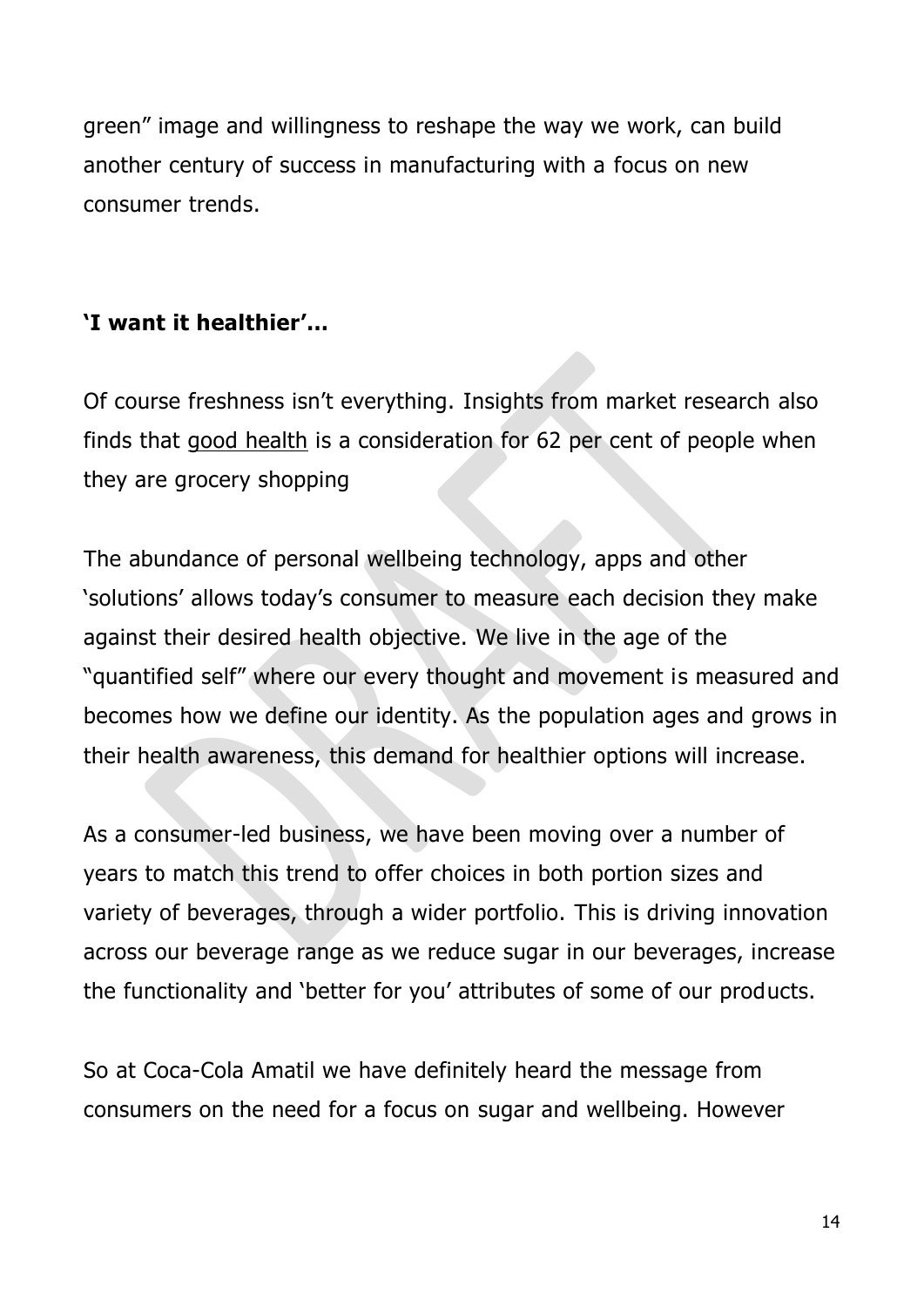we're also engaged in a process of myth-busting, as the "good health" debate is occasionally hijacked by some hysterical commentary.

I'm reminded of a recent current affairs program which featured claims that sugar consumption was akin to smoking –part of a campaign in support of soft drink taxes as a "quick fix" to obesity. It made a catchy news piece, but it was wildly inaccurate. There is simply no comparison between sugar and tobacco. Tobacco in and of itself is harmful – in any quantity. Our beverages are not. They can be enjoyed as part of a balanced, active and healthy lifestyle which includes a sensible diet, proper hydration and some physical activity.

In passing it was disturbing to hear sugar tax advocates on *Four Corners* arguing that industry shouldn't be "allowed" to contribute to the public debate on wellbeing – as if the discussion on obesity would be strengthened if it was reduced to a pro-tax monologue.

The argument for a soft drinks tax itself is also a little misleading. Just two per cent of the average Australian's kilojoule intake comes from soft drinks. 4 In fact that proportion is falling – in 2017 the Australian Bureau of Statistics reported consumption of added sugar has declined since 1995, driven by a 6% drop in adult consumption, and a staggering 23% drop for children.<sup>5</sup>

That's a credit to vigilant mums and dads around Australia, who are succeeding in changing the habits of the consumers of the future by cutting back on the daily intake of sugar in everything from breakfast cereals,

**.** 

<sup>4</sup> Australian Health Survey: Nutrition First Results – Foods and Nutrients, 2011–12 — Australia, Tables 9.1 and 9.2, released May 2014 (accessed 18 May 2015)

<sup>5</sup> 4364.0.55.011 – Australia Health Survey: Consumption of added sugars, 2011-12: Children leading the way in falling sugar consumption. Australian Bureau of Statistics, 13 December 2017.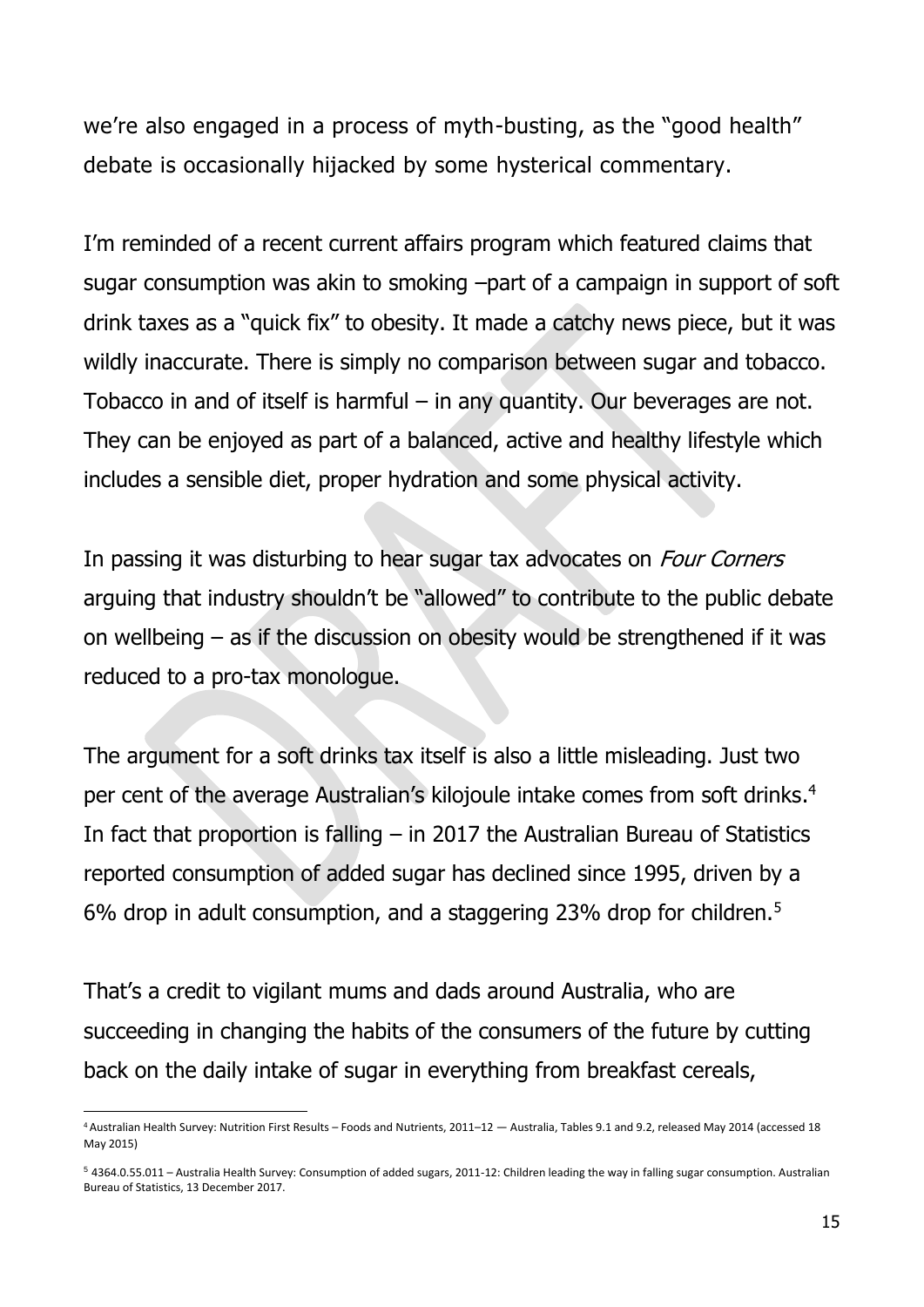milkshakes, soft drinks and ice cream. It's also a credit to the Australian food industry, who have heard consumer demands and are producing more lowand no-sugar options in everyday foods.

But despite these gains, the news is negative on consumer obesity. Sugar consumption is down on twenty years ago, but obesity rose from 19% to 26% of Australians over the same period. United States data is similar – US obesity rates have more than doubled since 1990 and 2015, while sugar intake fell. Clearly neither sugar, nor drinks sweetened with sugar, were the major cause of this obesity rise. Yet the debate remains locked on sugar taxes.

So if sugar taxes aren't the answer as we see it, what are we doing instead?

Four years ago, we made commitments to help address overweight and obesity in Australia<sup>6</sup>:

- 1. To increase the availability of smaller pack sizes
- 2. To offer more low kilojoule beverage options
- 3. To provide more transparent nutrition information

More recently we also committed to reducing sugar content across our portfolio by 20% by 2025 – an ambitious target but one for which we will hold ourselves accountable. We continue to make progress against each of these commitments. Sales of small pack sizes have grown by more than 100%, we've reduced the sugar content in 22 products since 2015, and we added "serves per pack" to multiserve bottles to help consumers make more informed decisions.

 $\overline{a}$ 

<sup>6</sup> <http://www.coca-colajourney.com.au/announcing-our-commitments-to-help-address-obesity>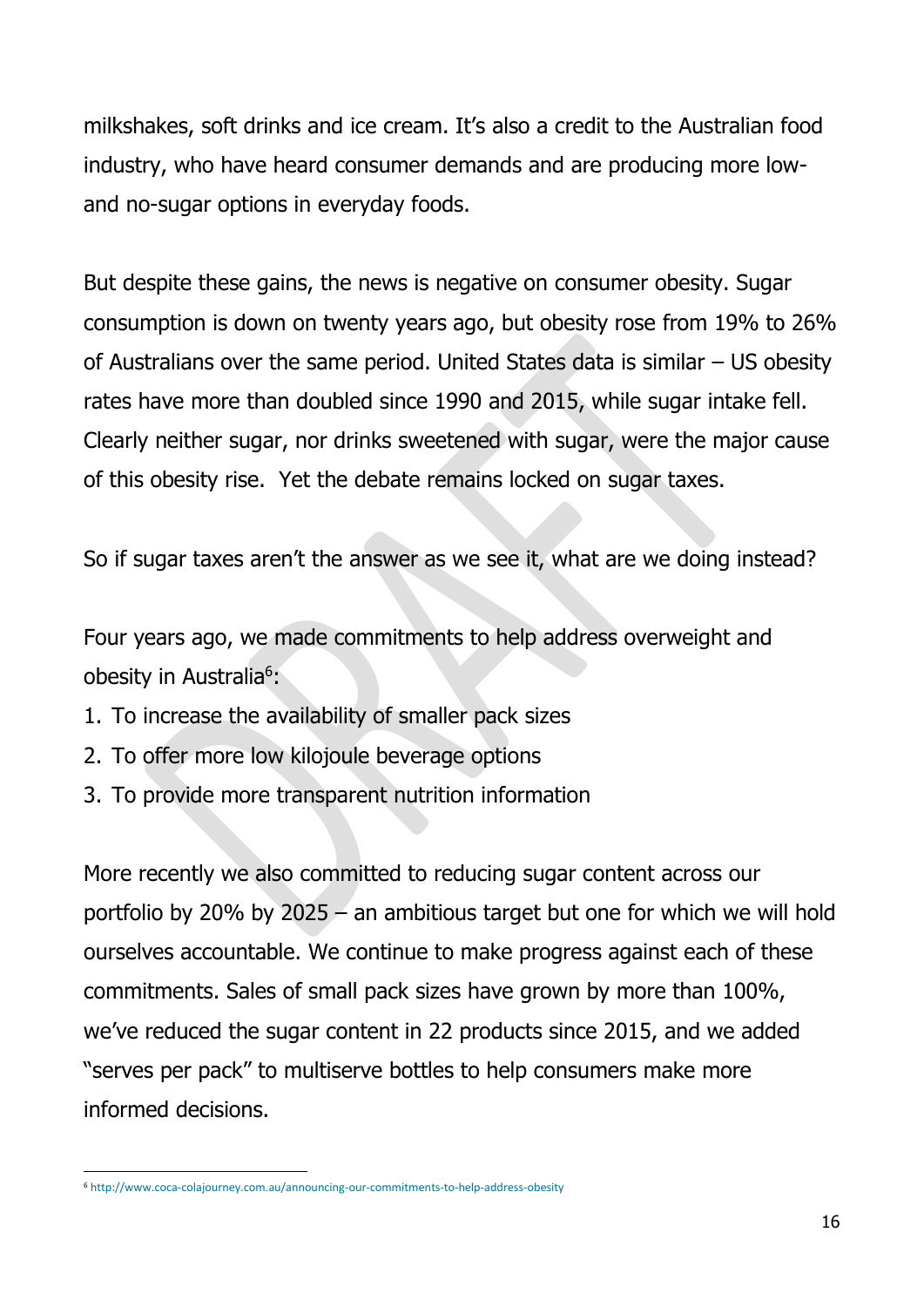We know we need to do more, particularly in some specific groups in our community such as indigenous groups. Obviously, health and wellbeing in indigenous communities is complex, and there is no single cause or remedy for any prevalent health concern. It's also an area where solutions are sometimes trialed, without indigenous involvement, and then abandoned. As a community we need to do better than this.

So we aim to work very closely with our customers in remote indigenous communities, on the four 'P's of price, product, promotions and partnership.

On price, we work with customers to reduce the price of bottled water and low- or no-sugar drinks, compared to full sugar choices.

On product we make sure that low- and no-sugar options are available and given prominence in stores.

On promotions we encourage culturally appropriate marketing materials – ones that respect the history and identity of the communities where we operate – that also promote healthier beverage choices.

And on partnerships, we work with local retailers on issues to do with the layout of stores. For example, in many remote indigenous communities we partner with retailers to keep the low- and no-sugar beverages chilled while others are sold on-shelf; we've also made sure the large pack sizes are all low- or no-sugar, and we've delivered health messages in local languages and in proper cultural context.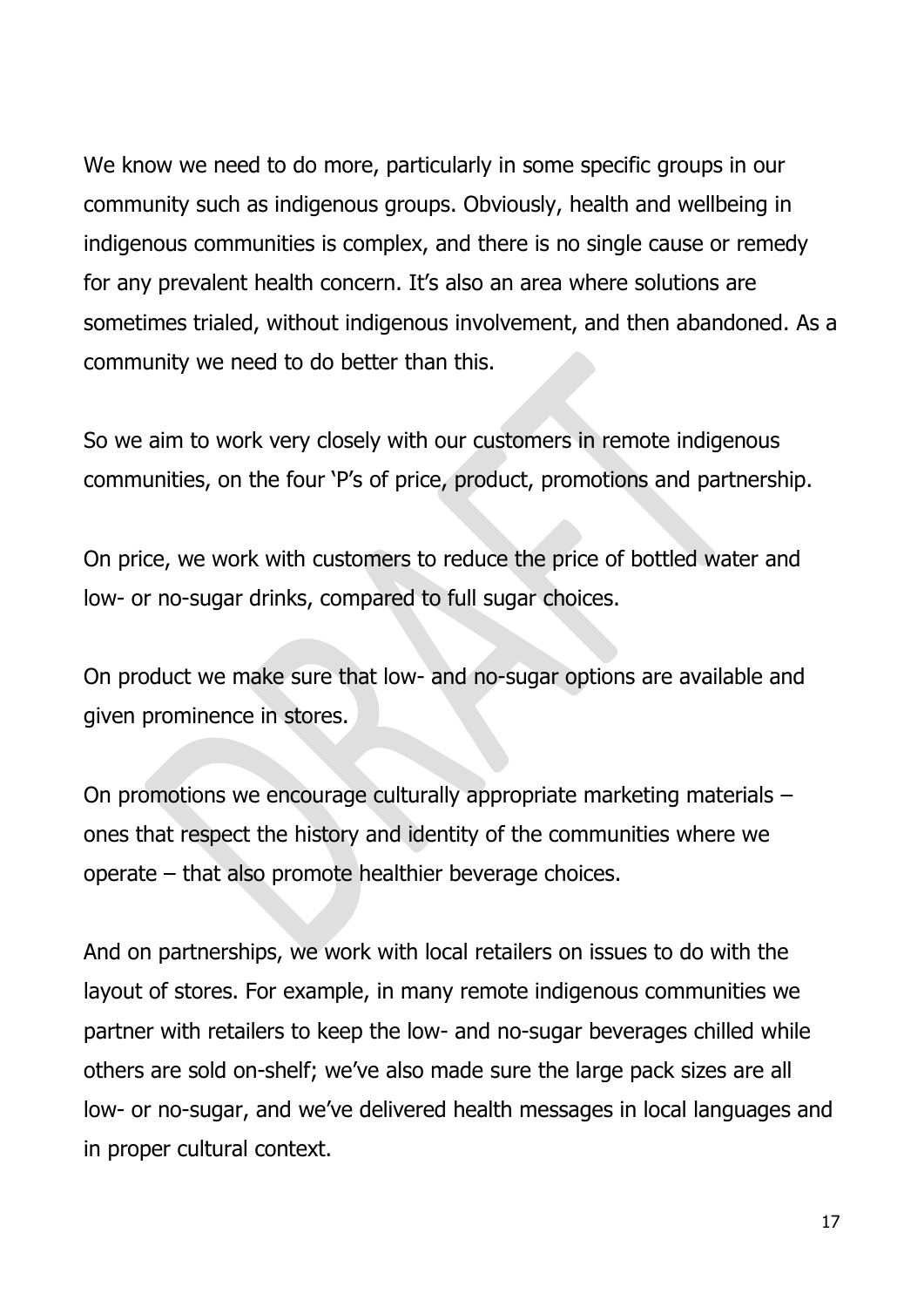These are useful steps, but of course there's a lot more to be done.

We need to go on shaping choice, by maximising the promotion and availability of low- and no-sugar options. Beyond the distribution of new and reformulated products, we will work closely with health and nutrition experts, and with authorities like the World Health Organisation which recommends that no more than 10 per cent of daily calories are sourced from added sugars.

We also understand our future is inextricably tied to the behaviour and choices of our consumers. If there's anything to be taken from the industry response on sugar, it's that we've heard the message on the need for a focus on health, and on further innovations across our beverage range. We're delivering, with less sugar, smaller packs and more low- and no-sugar choices than ever before.

Again, we've heard the message on good health – and we're moving fast to respond.

I should add it isn't just the product that consumers are demanding have healthier attributes, they want to know that the producer or manufacturer is sustainable in every way. More and more the consumer purchasing is taking into account issues such as ethical sourcing and environmental impacts.

At Amatil we are challenging ourselves to work towards a future where we will ensure that for every bottle or can we make one will be collected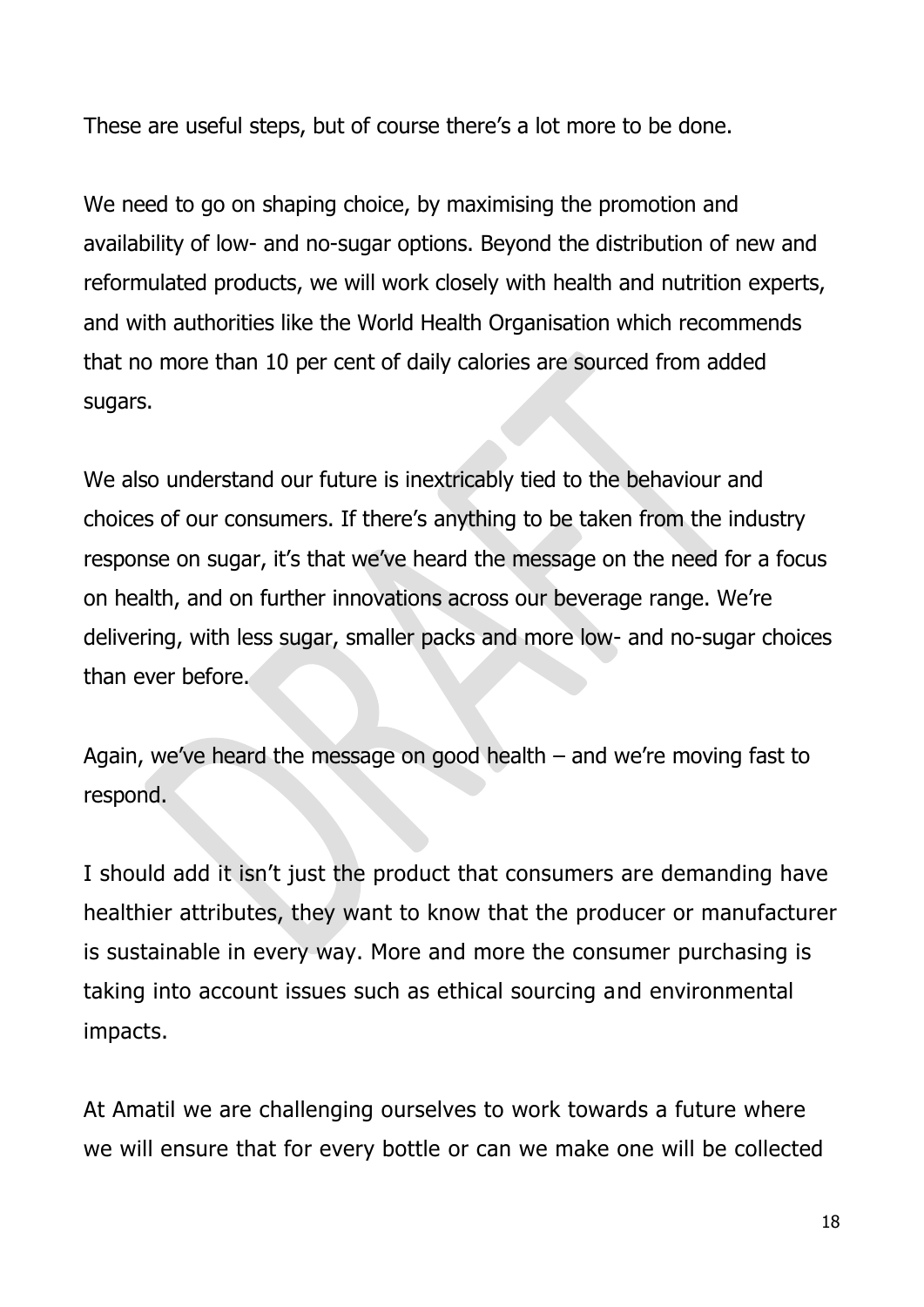and recycled. This will involve changes to how we design our packaging, improved collection infrastructure in the countries where we operate and increase recycling facilities globally.

Where does this leave the rest of Australia? I think we can see the equivalent "good health" debate in discussions on sustainability in car manufacturing, aluminium smelting, mining and primary industry. The "good health" of the nation is more than a trend – it's an obligation on business and the government establishment. There are certainly false starts along the way, but also opportunities for excellence.

Over Christmas last year, Coca-Cola Amatil joined with ANZ, Telstra and others to pre-purchase the output of what will be Victoria's largest wind farm – Murra Warra, near Horsham - not only committing ourselves to renewable energy but obtaining that forward supply at rates below those currently available through standard commercial means. <sup>7</sup>

If we as a nation can produce business and consumer inputs that are both good for national "health" and commercially advantageous, then we are in an enviable position relative to the rest of the world. "I want it healthier" is an ongoing challenge, but one we're capable of meeting.

#### **'I want it now'…**

 $\overline{a}$ 

Lastly, "I want it now."

<sup>&</sup>lt;sup>7</sup> Buying group announced in December 2017. Partners: Coca-Cola Amatil, ANZ, Telstra, University of Melbourne. Agreement to prepurchase the equivalent full first year of energy production from Murra Warra - 226 megawatts. The agreement delivers this equivalent energy supply to the buying group at less than current commercial rates. This will be a 20% increase in the renewable energy capacity of Victoria (currently 1166 MW). Murra Warra Stage One will commence operation in 2019.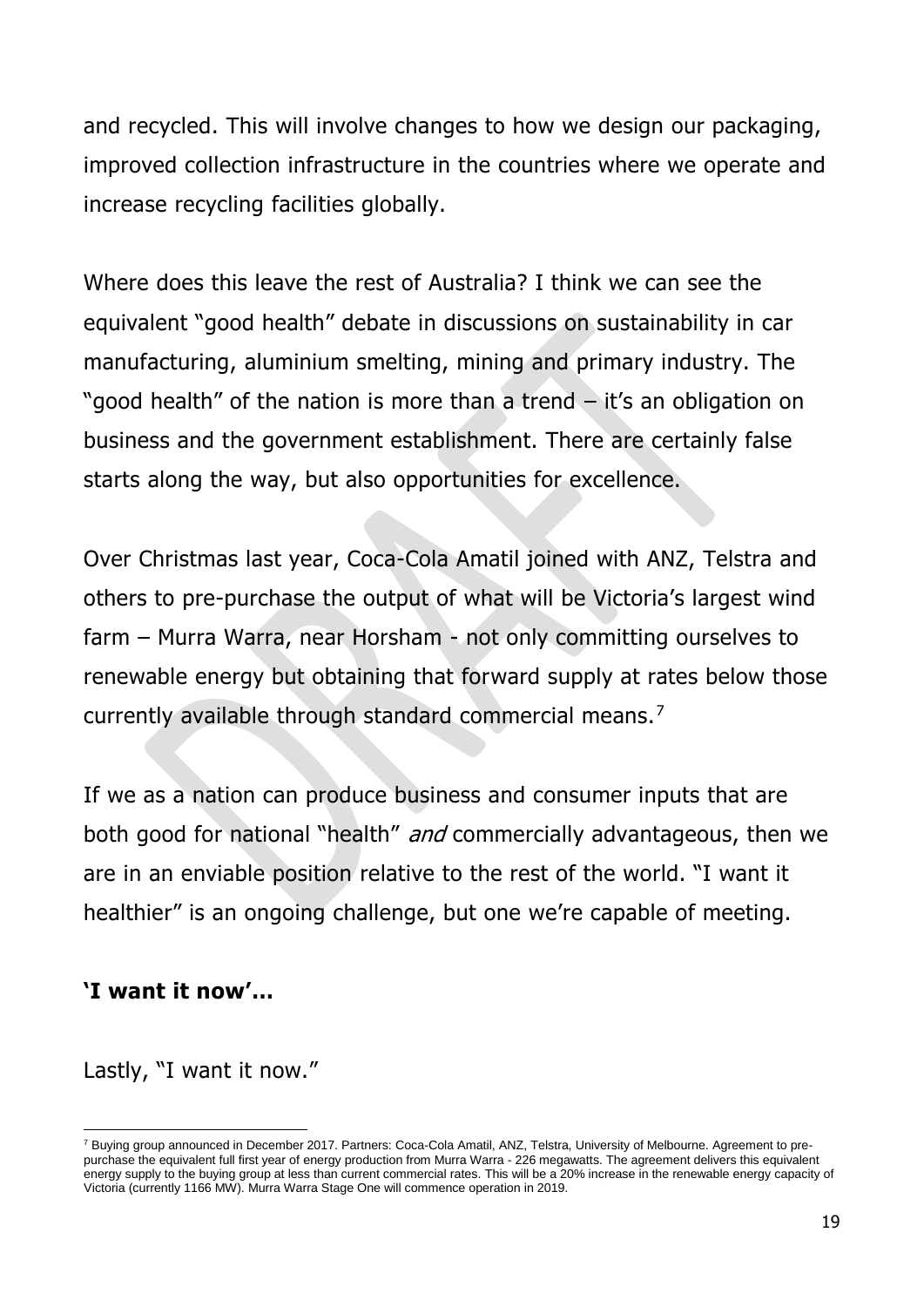About ten years ago the concept of same day delivery for anything other than your local pizza or Thai restaurant was almost non-existent. With technology rapidly improving online purchasing, over the last few years we have seen a rise in on-demand services, infiltrating more and more areas of our life.

While at first thought you might blame millennials – I have four kids and know all too well how tempting that can be - the convenience economy isn't only about the young and wealthy. I recently read that more than 52 per cent of the on-demand consumers are over the age of 35 years.

It makes perfect sense. Why shouldn't everyone have their lives improved – workers, parents, those in aged care. Millennials aren't the only ones being impacted by the haste of day to day life and the need to maximise convenience and minimise erosion of leisure time.

Currently the biggest sectors for on-demand include market places, transportation, food deliveries, home services and beauty – on-demand apps are permeating more and more categories. A survey by McKinsey found that almost a quarter of consumers were willing to pay a premium for same-day delivery, indicating the consumers desire. I have no doubt that this has grown.

Businesses as diverse as The Iconic, Amazon and Dan Murphy's are perfecting the art of 'the last mile' to consumers through easy to use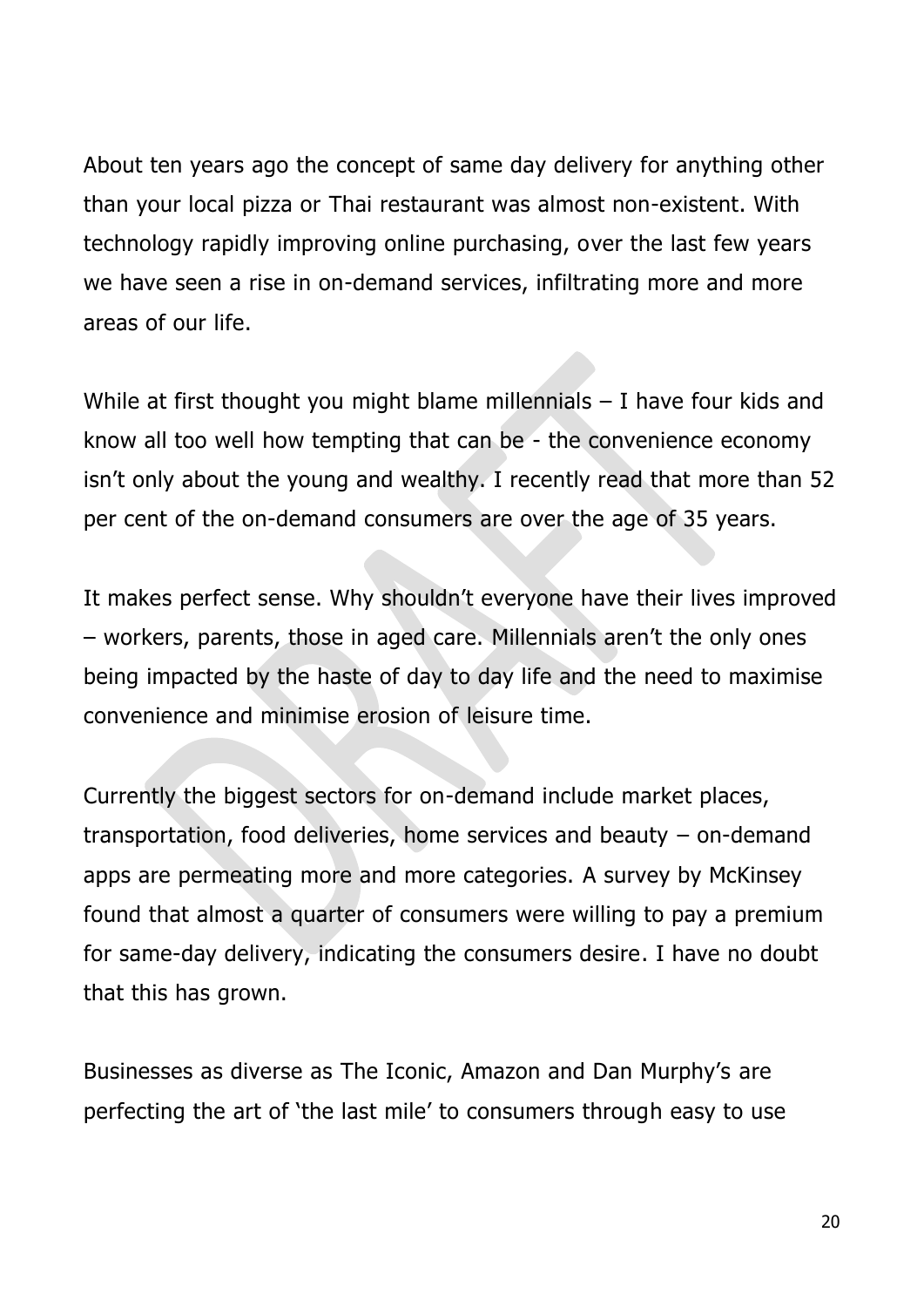platforms, added convenience and the delight of almost instant gratification.

We're also playing our part, not through shorter delivery times but through the ready convenience of multiple pack sizes to suit the immediate need of consumers. Since 2015 the sales of our smaller packs sizes, the 250mL and 200mL sparkling beverages, have grown by more than 100% as consumers choose the beverage that's right for them, at the time that they seek it. Drink consumption has become about immediate personal satisfaction, over larger set-piece events. It's part of the shift to "I want it now."

Together the consumer demand for "I want it fresher, I want it healthier and I want it now" has had and will continue to have a transformative impact on the operations of Australian manufacturing. The demand for innovation, the highest quality of product, different types of ingredients, improved methods of packaging and faster supply of the ideal product will continue. Australian manufacturers must to strive maintain this pace of change.

I would content that "I want it now" is the hardest task for Australian business. Freshness and health are longer-term trends, focused on outcomes universally acknowledged throughout the community. The enthusiasm for immediacy is personal – everyone's immediate need is different, and delivering it requires personalisation of service on a level not previously experienced in Australia.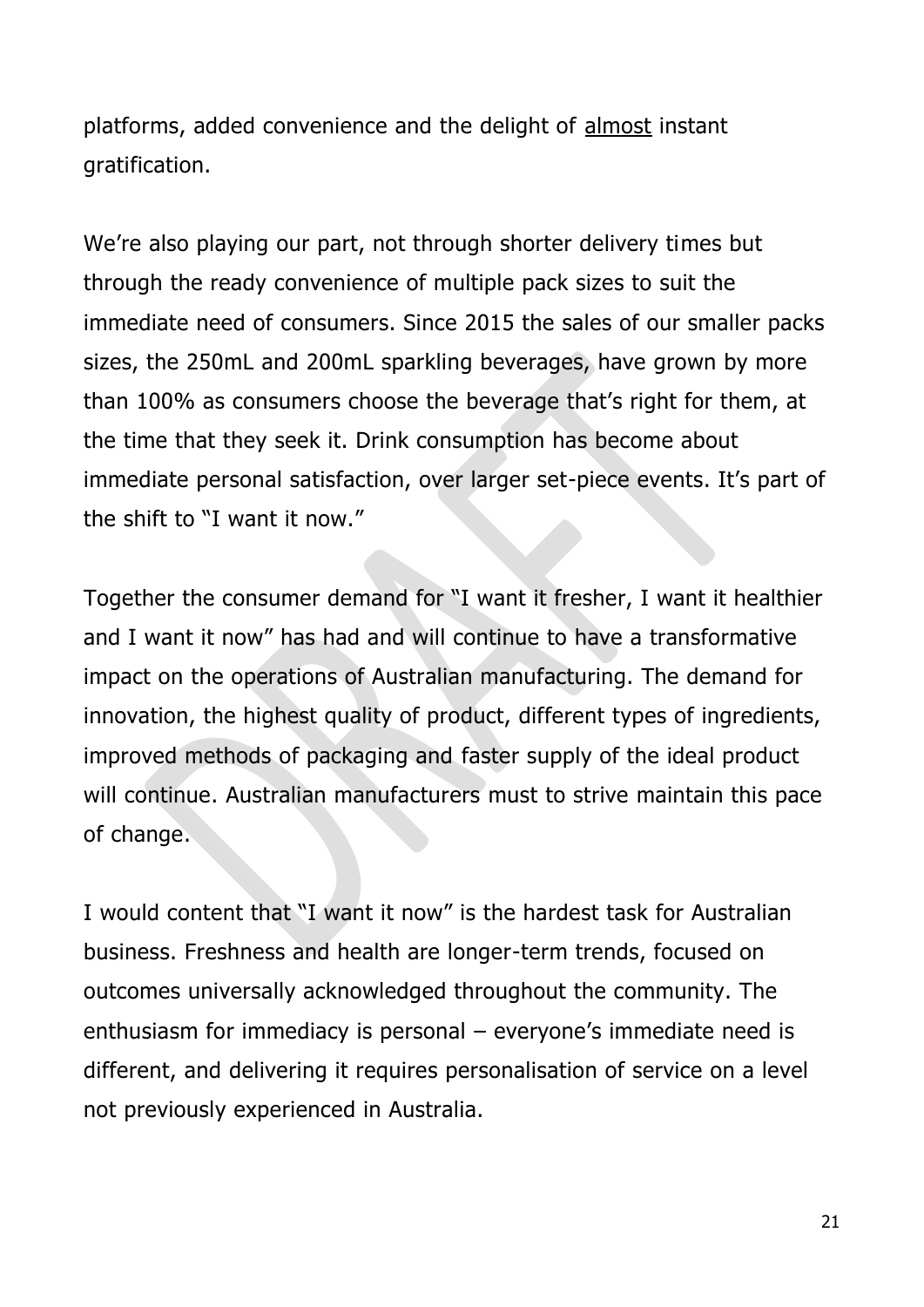To achieve it, we – and all manufacturers and retailers - need to:

- relentlessly innovate
- be agile in our processes
- know the market, down to the level of niche communities and demographics; and
- within each of those communities, shift our thinking from 'route-tomarket' to 'route-to-me.'

It's an ambitious plan. Delivery against it will determine the survivability of Australian manufacturers and retailers, from clothing to beverages to primary industries.

I'd like to pull these themes together a little, by concluding on a point that I started with. The insistence on freshness, healthiness and immediacy are built on a common base, which is trust. Consumers need to trust what they consume, and what their community provides.

And for all the good news about achievement in freshness and health, and aspirations of achievement in immediacy, it is in the area of trust that we are failing to meet the community's expectations.

Trust is very important when it comes to food and beverages – after all your diet is part of your basic survival. We're all born with tastes, likes, and warning signals for what to trust. And we're most of us pretty good at judging what's okay for us or our families, even if we don't always follow our internal advice.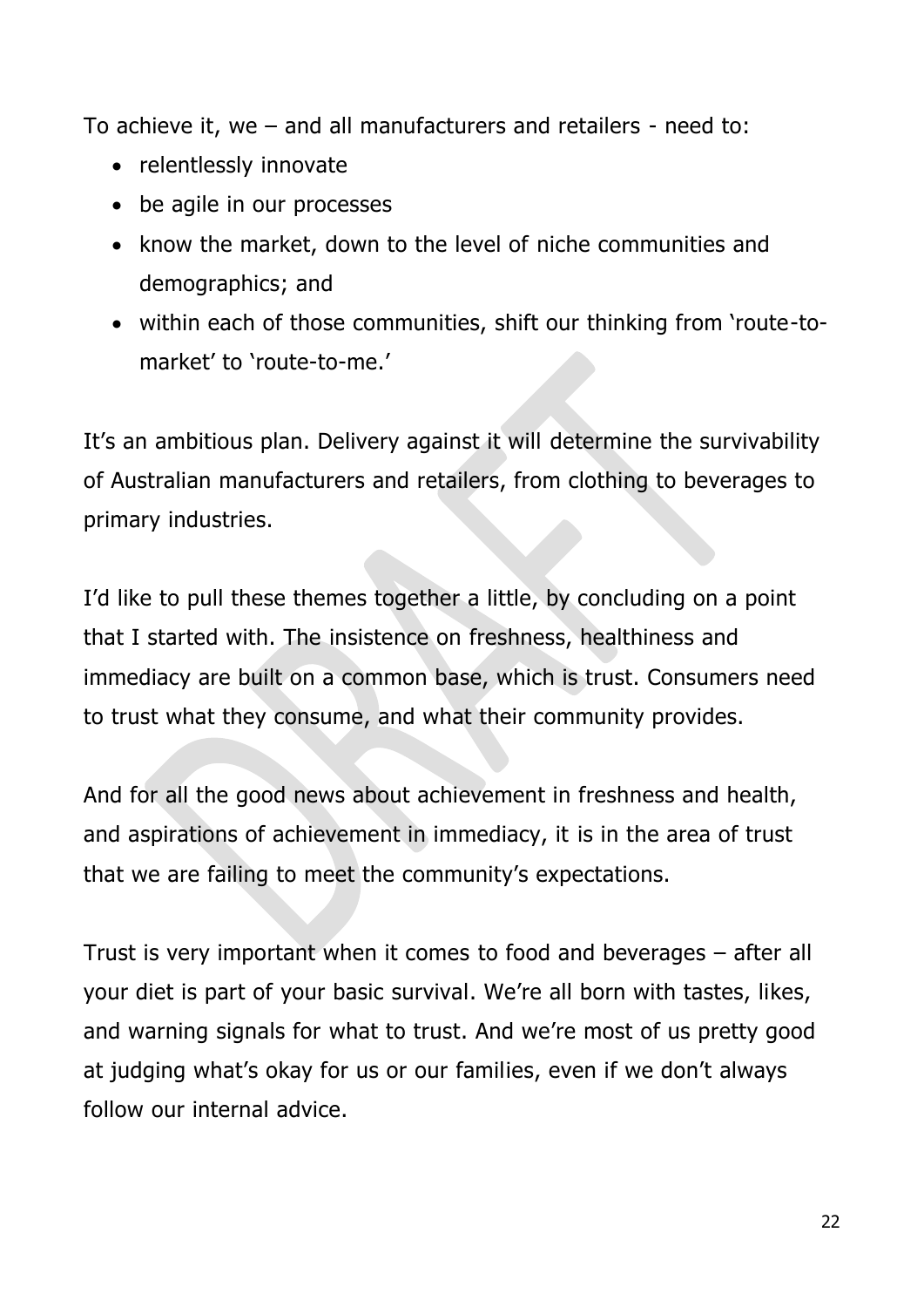But the information overload of social media has had a genuine effect in changing people's views. Big brands used to be a proxy for trust and reliability: increasingly they're portrayed as out of touch and even dangerous to your health. Small local brands can enjoy a sudden cachet as the "latest and best," but trust requires time, and these brands can be short-lived. The social amplification of quality problems in one part of a market evolves into a general distrust for the whole. And so on it goes.

I should add that the problem is made worse when brands blithely outsource their production to suppliers and providers over whom they have little influence. Trust in brand flows along supply chains, so the lowest-quality link in that chain affects the reputation of the rest.

In these gloomy circumstances, a trusted brand like SPC is a very precious thing. Some of you might remember the #SPCSunday social media campaign in 2014 when there was a chance that SPC may have to close. This community led campaign generated several thousand tweets, 15 million impressions and 3,000 new SPC friends. Over four days shelves were emptied and sales boomed as families across Australia sat around their tables on #SPCSunday, rekindling their love for a proudly Aussie brand – be it, spaghetti, peach or bean.

It didn't last forever – consumers weren't buying into SPC, as much as they were buying into hope. But it is a good lesson that consumers can still be loyal to a brand, and are sometimes willing to pay for a premium product on the basis of trust.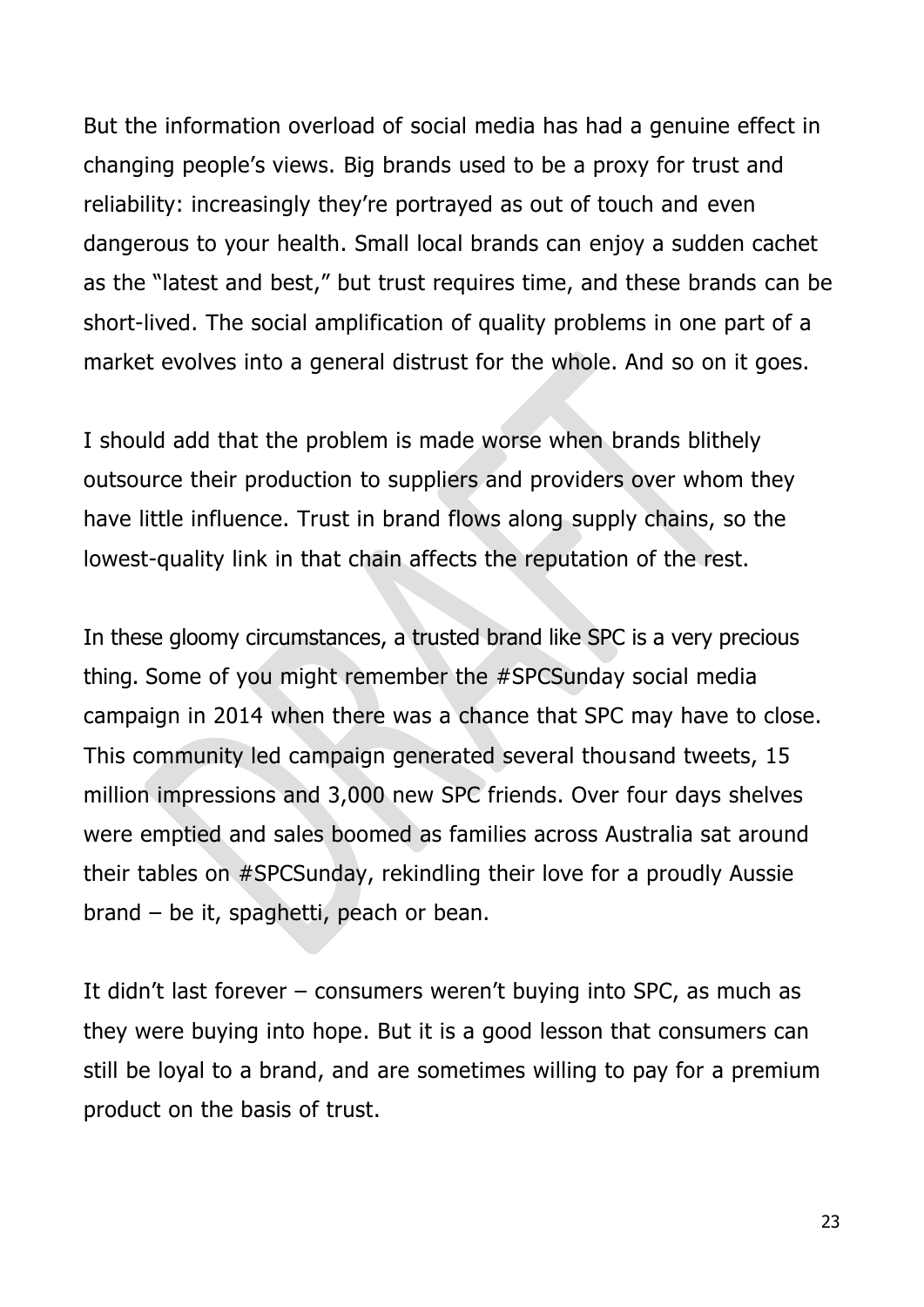I think there's a couple of things companies can do to build on this example. One is to do as you say, and be upfront about challenges and obstacles facing the business. That was Sir Andrew Fairley's approach when he was persuaded to take on SPC. It was our approach in 2014 when we highlighted the financial issues facing the company and committed to the reinvestment plan with the Victorian Government.

Another way to build trust is simply to recognise the importance of stakeholders beyond shareholders. Getting tomorrow right means doing the right thing by the communities we operate in, understanding and mitigating our environmental impact, playing our part in reducing obesity, keeping our people safe and well.

These demands from consumers and their uncompromising expectation that they are met, sit at the heart of our social licence to operate. Andrew Fairley and the founders of SPC 100 years ago can be proud of their legacy. There's much we need to do to keep it alive.

# **So can Australian manufacturing deliver against these expectations?**

Well, I am an optimist with a passionate belief in our manufacturing capability, so my answer of course is yes.

Give or take a few years, SPC, Coca-Cola Amatil, and the Federation of Australia are roughly the same age. We have all grown up together and we have changed together.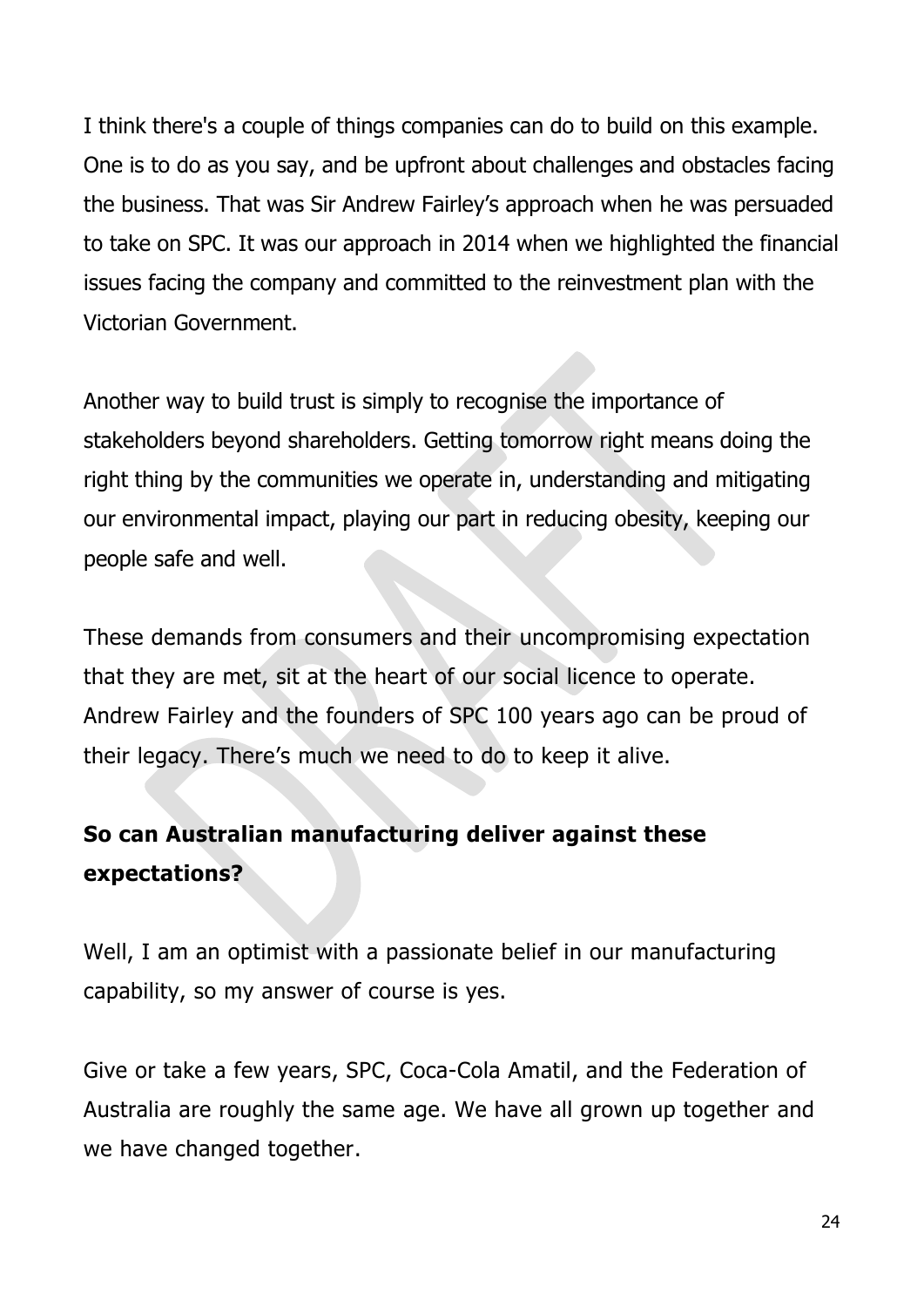The Australia of today isn't Henry Parkes' Australia. Our progress as a nation, our position in the global economy and the aspirations of contemporary Australians are something to celebrate.

The SPC of today isn't 90 women making 36,000 dozen cans of jam for Australian households for the year. It is ProVital to Australian health facilities, premium exports to China and Moroccan flavoured bean snacks to Australians.

And Coca-Cola Amatil is a very different organisation to what it was over 100 years as we have evolved from tobacco, to printing, to Ethiopian Stamps, chicken and now beverages.

During this time all three have had many challenges, but we are all still in operation because of our ability to change and adapt. For SPC and Amatil we have all done this by identifying what consumers want and working our absolute hardest to make sure we deliver. And, maybe unsurprisingly, I believe this will continue for the years to come.

We are less advanced in the "now" – innovations in markets like Japan, the US and Europe do take some time to reach us; as our experience with the NBN, with Amazon, with the Australian transport system might agree. It is possible for a fish caught in the North Pacific to be in a Japanese sushi restaurant within an hour. It is possible for Amazon to home-deliver products to an American family on the same day they were ordered online. These outcomes reflect consumer demand for immediacy –